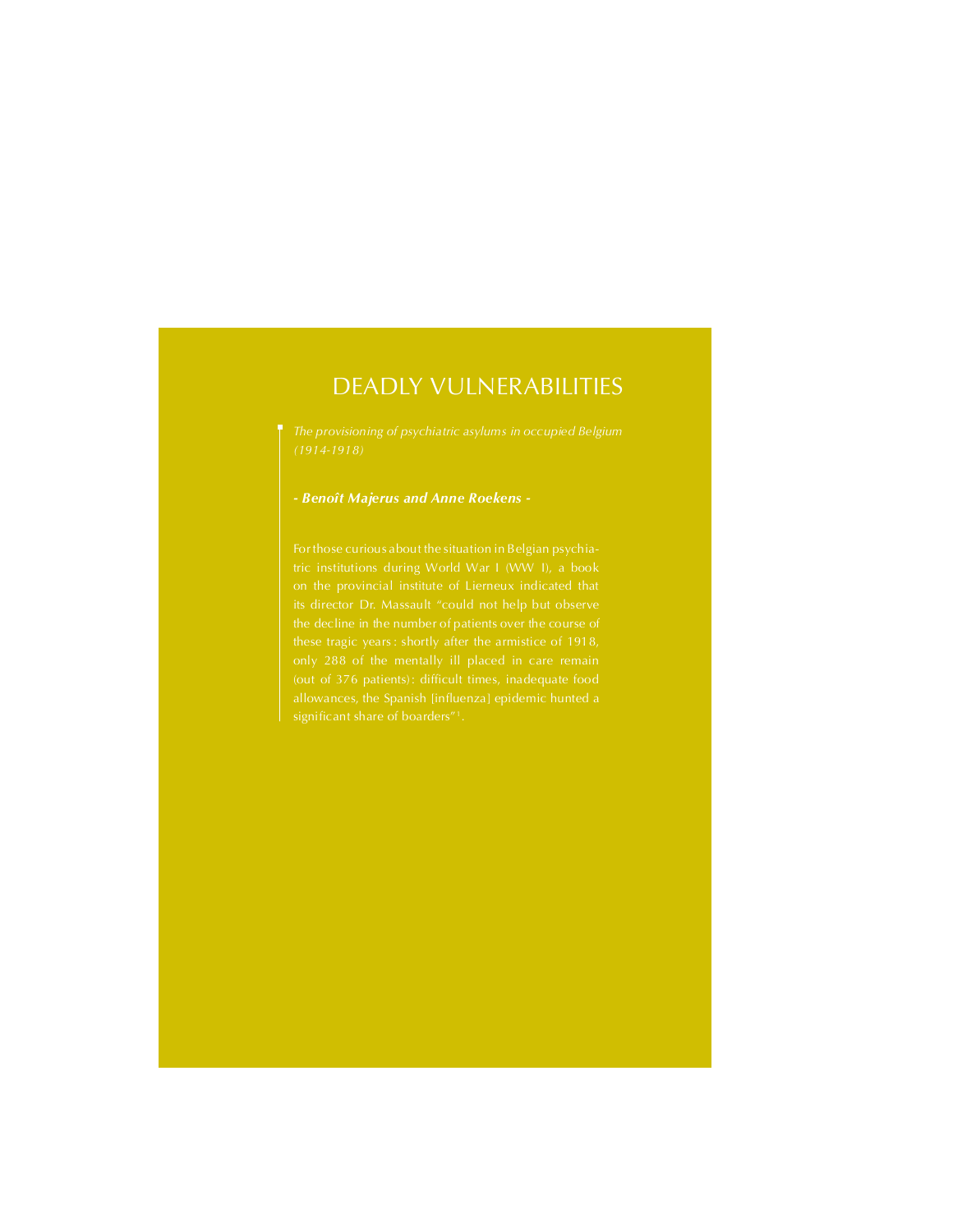One harsh observation is made in most monographs devoted to the history of Belgium's asylums: WW I caused abnormally high death rates in a great many psychiatric institutions of occupied Belgium<sup>2</sup>. Harsh, indeed, not to mention laconic. Publications on the topic often content themselves with noting the decline in asylum populations, providing statistics for the war years, and generally explaining this excessive death rate as nearly unavoidable collateral damage as a consequence of the occupation. Three historiographies will be examined in this analysis of the situation in Belgium. We think that it is firstly important to shift the historical lens from soldiers to civilian populations<sup>3</sup>.

Turning attention to the institutionalized women and men allows us to return to the questions that have structured the history of psychiatry, namely, the inclusion or exclusion of psychiatric patients in their respective societies<sup>4</sup>. The article will review their experience of the Great War in Belgium under the German occupation. Given the current context of memorialization focused on moments of unity among local, regional, and national communities, this article provides an opportunity to highlight the breadth of experiences of solidarity from 1914 to 1918<sup>5</sup>. Lastly, it will explore WW I's demographic consequences for civilian populations. At the European scale, histo-

1. "Il n'a pu que constater le tassement des effectifs au fil de ces années tragiques : peu après l'armistice de 1918, il ne reste que 288 aliénés placés (sur 376 patients); les temps incléments, l'insuffisance des pensions alimentaires, l'épidémie espagnole ont chassé [sic] une fraction considérable des pensionnaires". Lierneux 1884-1984 : psychiatrie d'hier et d'aujourd'hui, Herstal, 1985, p. 23-24. 2. See especially C. DHAENE and L. DHAENE, Sint-Jozef Kortenberg: van "Maison de Santé" tot Universitair Centrum: 145 jaar zorg voor geesteszieken, 1850-1995, Kortenberg, 1995, p. 155; F. AUMANN et alii, 150 jaar Zusters van Liefde te Sint-Truiden, Sint-Truiden, 1991, p. 207-208; A. ROEKENS (ed.), Des murs et des femmes : Cent ans de psychiatrique et d'espoir au Beau-Vallon, Namur, 2014, p. 55-56 ; R. MoENS, De geschiedenis van het Psychiatrisch Ziekenhuis Duffel: Van gesloten gesticht naar open centrum, Duffel, 2017, p. 88-89. 3. The bibliography on the subject is too extensive to aim for an exhaustive list, so we will cite only some key works: HBINNEVELD, From Shell Shock to Combat Stress : A Comparative History of Military Psychiatry, Amsterdam, 1997 ; T. LOUGHRAN, "Shell Shock, Trauma, and the First World War: The Making of a Diagnosis and Its Histories", in Journal of the History of Medicine and Allied Sciences, no. 1, 2010 (67), p. 126; G. THOMAS, Treating the Trauma of the Great War: Soldiers, Civilians, and Psychiatry in France, 1914-1940. Baton Rouge, 2009: E. RED. Broken Men: Shell Shock. Treatment and Recovery in Britain 1914-1930, London, 2010; M. HERMES, Krankheit: Krieg: Psychiatrische Deutungen des Ersten Weltkrieges, Essen, 2012; P. VERSTRAETE and C. VAN EVERBROECK, Verminkte stilte: De Belgische invalide soldaten van de Groote Oorlog, Namur, 2014. In summaries of the history of psychiatry it is moreover the only subject mentioned in realtion to WW I. One of many examples is A. Scuu, Madness in Civilization: A Cultural History of Insanity, from the Bible to Freud, from the Madhouse to Modern Medicine, 2015, p. 295-296. 4. For Germany: H. FAULSTICH, Hungersterben in der Psychiatrie 1914-1949 : mit einer Topographie der NS-Psychiatrie, Freiburg im Breisgau, 1998, p. 1868. For France: von BUELTZINGSLOEWEN, "Entre désorganisation et adaptation: L'asile d'aliénés du Rhône pendant le premier conflit mondial", in L. GUIGNARD, H. GUILLEMAIN and S. TISON (eds), Expériences de la folie: Criminals, soldats, patients en psychiatrie (XIXe-XXe siècles), Rennes, 2013, p. 129-137. For Austria: P. SCHWARZ, "Die Wiener Psychiatrie im Ersten Weltkrieg: Eine Geschichte im Spannungsfeld von Faradisationen, Humanversuchen und Hungersterben", Wiener Geschichtsblätter, no. 2, 2014 (69), p. 93-111. For Sweden: K. ENGWALL, "Starved to death ? Nutrition in asylums during the world wars", in Scandinavian journal of disability research, no. 1, 2005 (7), p.  $2-22$ . 5. N. Wouters, "The Centenary Commemorations of the Great War in Belgium: History and the Politics of Memory", in Jow Countries Historical Review, no. 3, 2016 (131), p. 76-86.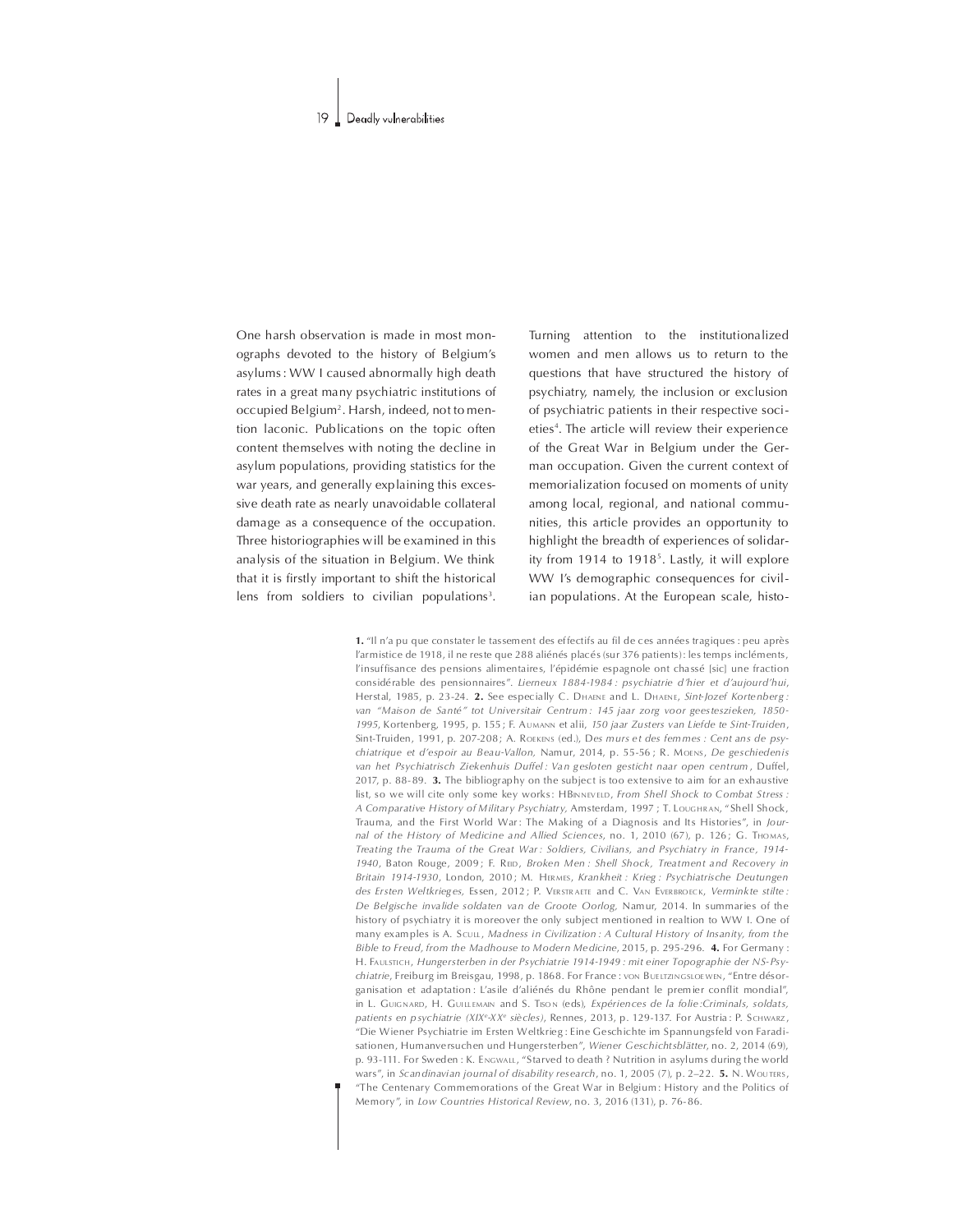rians have been exploring these questions for the last thirty years, working on the treatments reserved for early childhood<sup>6</sup>, the impact of food scarcity on mortality of the elderly<sup>7</sup>, or the fate of the mentally ill<sup>8</sup>.

The question of mortality in psychiatric institutions during World War I can be approached in much greater complexity by applying the notion of "vulnerability", recently adopted in the discipline of history<sup>9</sup>. Unlike the definitive term "exclusion", which it has replaced in the field of sociology since the early 2000s, the concept of "vulnerability" has the advantage of comprehending the phenomenon of social ostracism as an often cumulative process connected to contextual, relational, and individual factors rather than an irreversible condition<sup>10</sup>. This dynamic

and multifactorial perspective will inform our analysis of the excessive death rate in Belgian asylums. By conceptualizing this death rate as the result of acts and omissions, we seek to reveal the entangling of social and health-related vulnerabilities. In a time of conflict, what fate is reserved for a population that was already marginalized before the war? Can (excessive) mortality in Belgian psychiatric institutions during WW I be quantified, compared, and distinguished into periods? How were these institutions provisioned? Were the directors and governmental ministries in charge of these institutions, as well as the German authorities, aware of the slow death of a significant proportion of their residents? How did they react when the problem became manifest? How did patients experience the situation? What survival

6. B. MAJERUS, "War Losses (Belgium)", in U. DANIEL et alii (eds), International Encyclopedia of the First World War, Berlin, 2016 (https://encyclopedia.1914-1918-online.net, consulted October 2016). There is currently no detailed demographic work on the development of the mortality rate in occupied Belgium during WW I. For Brussels, see: B. MAJERUS, "La mort à Bruxelles, 1914 - 1918", in Cahiers d'Histoire du Temps Présent, no. 15, 2005. p. 65-81; J. BAUDINE, Le mouvement de la protection de l'enfance en Belgique occupée pendant la Première Guerre mondiale, master thesis, UCL, 2011. 7. J.-L. ROBERT and J. WIN-TER, "Un aspect ignoré de la démographie urbaine de la Grande Guerre : le drame des vieux à Berlin, Londres et Paris", in Annales de la démographie historique, 1993, p. 3-28. 8. There has already been some work on the topic at the European level, notably the pioneering research of Heinrich Faulstich for Germany : H. FAULSTICH, Hungersterben in der Psychiatrie 1914-1949 : Mit einer Topographie der NS-Psychiatrie, Freiburg im Breisgau, 1998, p. 1868. For France : L von Buritzingsrorwin, "Entre désorganisation et adaptation : L'asile d'aliénés du Rhône pendant le premier conflit mondial", in L. GUIGNARD, H. GUILLEMAIN, and S. TISON (eds), Expériences de la folie : Criminels, soldats, patients en psychiatrie (XIXe-XXe siècles), Rennes, 2013, p. 129-137 ; H. GUILLEMAIN, Chronique de la psychiatrie ordinaire : Patients, soignants et institutions en Sarthe du XIXe au XXIe siècle, Le Mans, p. 53-62 ; G. THOMAS, Treating the Trauma of the Great War: Soldiers, Civilians and Psychiatry in France 1914-1940, Bâton-Rouge, 2009; S. Tison, "Loin du front, la folie? Les civils internés à l'asile durant la Grande Guerre", in Guerres mondiales et conflits contemporains, no. 257, 2015 (1), p. 13-36. For Austria : P. SCHWARZ, "Die Wiener Psychiatrie im Ersten Weltkrieg: Eine Geschichte im Spannungsfeld von Faradisationen, Humanversuchen und Hungersterben", Wiener Geschichtsblätter, no. 2, 2014 (69), p. 93111. For Sweden: K. ENGWALL, "Starved to death?...", p. 2-22. 9. See A. BRODIEZ-DOLINO et alii (eds), Vulnérabilités sociales et sanitaires, Rennes, 2014. 10. Axelle Brodiez-Dolino provides a relevant contextualization of the simultaneous emergence of the term "vulnerability" in the social sciences and humanities and in the field of public intervention in the early twenty-first century. She reveals the concept's dynamism and richness, but also its limitations, in that it tends to euphemize logics of vertical domination and horizontal relegation. See: A. BRODIEZ-DOLINO, Le concept de vulnérabilité, 2016, http://www.laviedesidees.fr/Le-concept-de-vulnerabilite.html (consulted October 2016).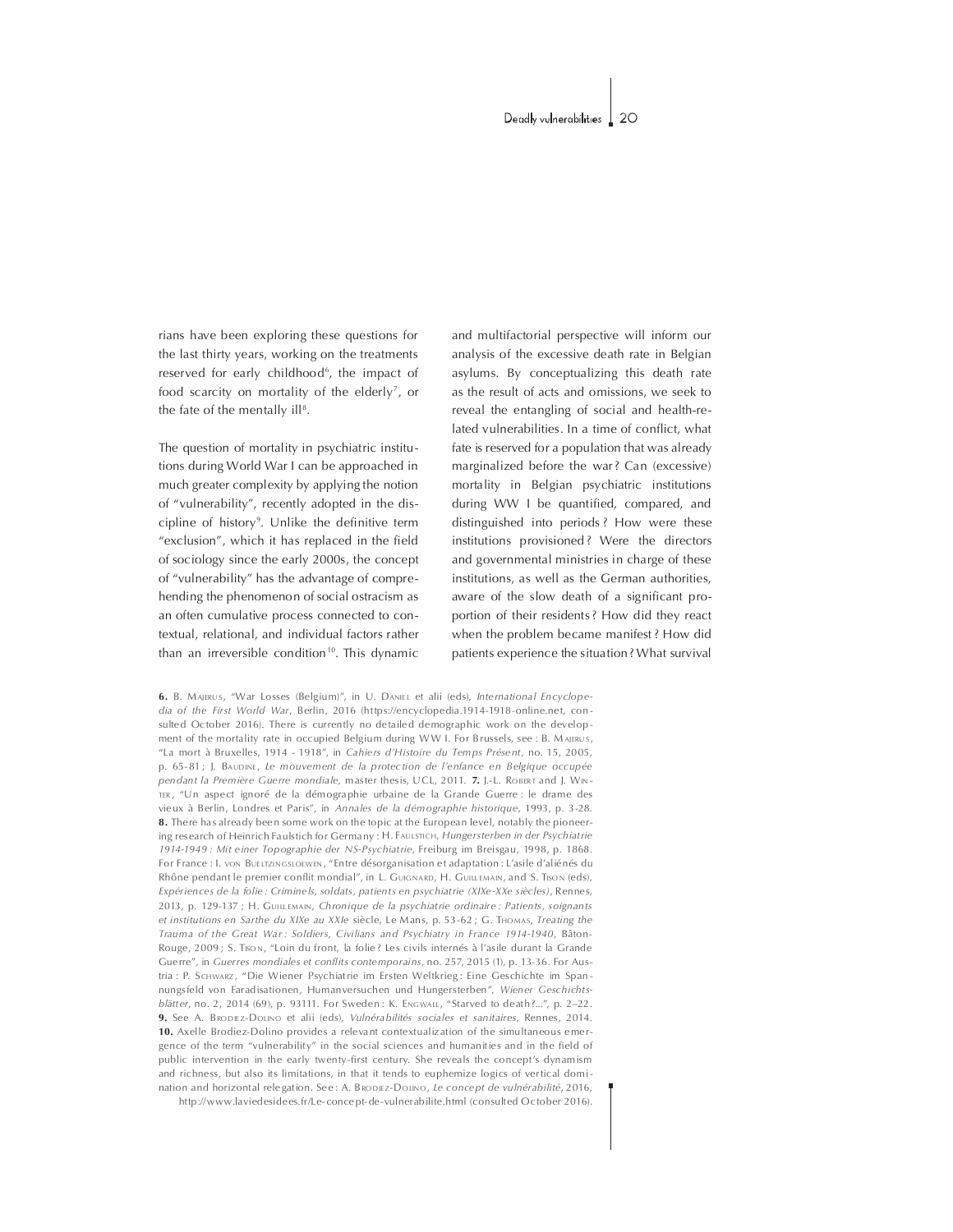strategies were put into place at the institutional and individual levels?

To study the situation of Belgian asylums between 1914 and 1918, the concerned institutions must first be inventoried. On the eve of WW I, Belgium had a well-developed asylum infrastructure that was mainly in the hands of religious orders. These were generally located in the outskirts of big cities or in the countryside; overall, they were more common in the

northern part of the country. One third of the asylums were very large (accommodating over 500 patients) and accounted for 70 % of the Belgian asylum population; one third of the asylums were mid-sized (100-500 patients) and held 25 % of the population; and one third were small (fewer than 100 patients) and represented only 5% of the hospitalized mentally ill<sup>11</sup>. National statistics counted 19,177 "interned mentally ill" in 1914, but five years later, in 1919, this number had fallen to  $15,243^{12}$ .



Map 1: Distribution of psychiatric hospitals in Belgium in 1911<sup>13</sup>.

11. Quatorzième rapport sur la situation des asiles d'aliénés du Royaume : Années 1892 à 1911, Bruxelles, 1913, p. 64-65. 12. A. LEROY, "Un péril social : Le nombre des malades mentaux augmente d'une façon continue en Belgique", in Acta Neurologica et Psychiatrica Belgica, no. 4, 1949, p. 207-221. The author more over stresses that the drop is greater during WW I (21 %) than during WW II (15 %), without lingering on the reasons for this decline or explaining the difference. 13. Quatorzième rapport..., p. 64-65.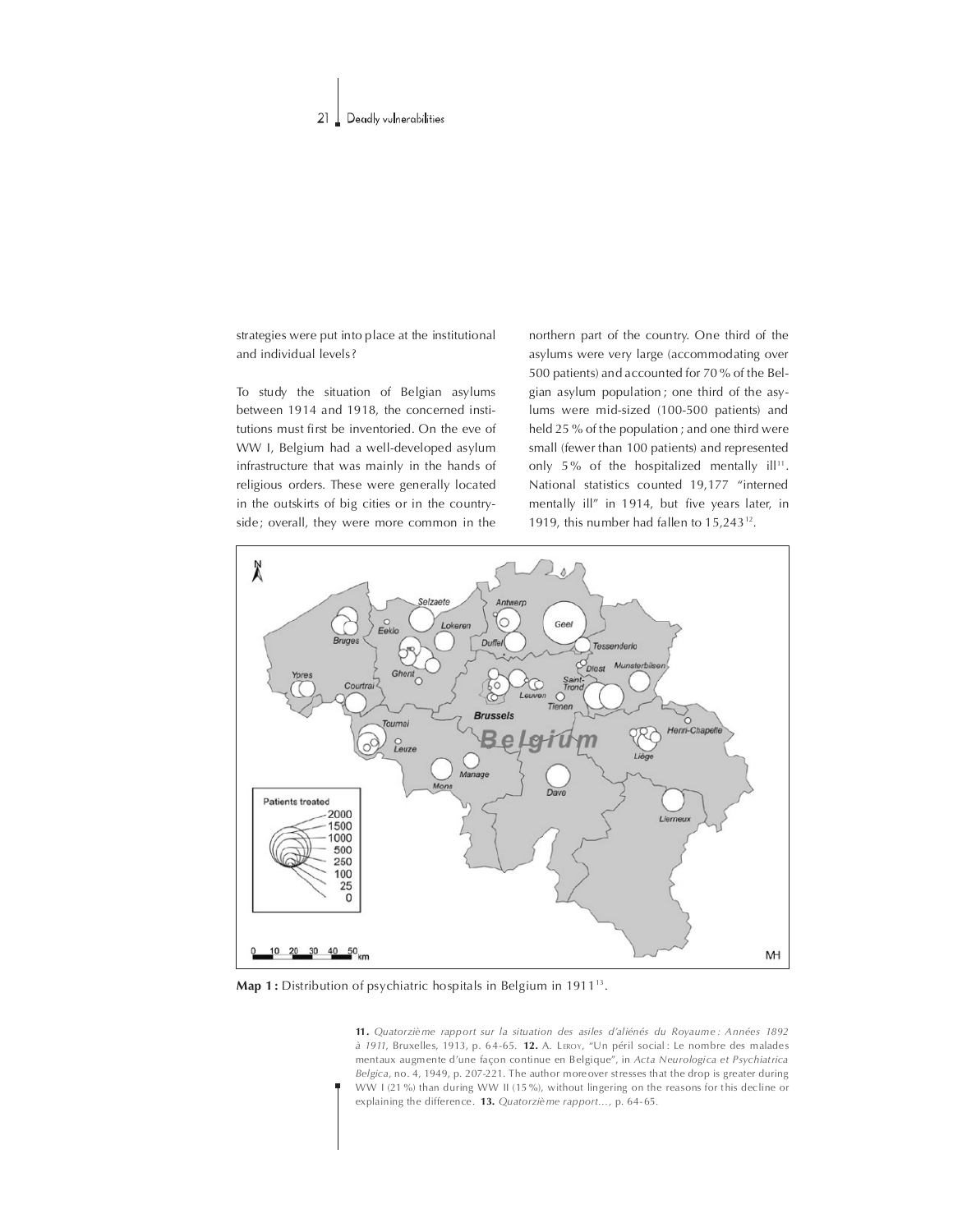Over the course of the war, asylum topography was reconfigured through many inter-institutional transfers due to military operations and infrastructure requisitions. In the first months of the war, at least four institutions<sup>14</sup> had to relocate, either temporarily or permanently. In November 1914, theYpres asylum (housing 850 people, of which 600 were patients) was evacuated to an asylum at Vaucluse (France)<sup>15</sup>. The same month, the newly built Beau-Vallon asylum took in 126 patients from the Mons asylum, which had burned after being bom bed some days earlier<sup>16</sup>. Paradoxically, the institution which would accommodate a constant flow of mentally ill Belgian and French people throughout the war was not a psychiatric institution : the Merxplas Colony was a sort of "general hospital"<sup>17</sup> founded in 1825, initially intended to house beggars and vagabonds. Although it offered a great amount of space, the former beggar's home was poorly

equipped for medical use. Regardless, thousands of mentally ill were transferred there, often hurriedly, from the asylums of Prémontré, Sedan, Dave, Maubeuge, Bruges, Tournai, and elsewhere.

We consulted as many archives as possible from these sites accommodating the mentally ill in occupied Belgium, within the limits of their condition and accessibility. This included research in the archives of the Frères et Sœurs de la Charité housed in Ghent, the Onze-Lieve-Vrouw of Bruges asylum, and the Hospices Civils of Liège's administrative commission. For the responsible authorities, we explored the (very incomplete) archives of the administration of the Ministry of Justice (at the time responsible for managing asylums), documents from the Comité National de Secours d'Alimentation and its local committees for Liège and Antwerp. No archives of the German authori-

|                                                | 12/1914 | 5/1916 | 4/1917 | 10/1917 | 10/1918 |
|------------------------------------------------|---------|--------|--------|---------|---------|
| <sup>"</sup> Regular" Population <sup>18</sup> | 2188    | 242    | 1709   | 1569    | 828     |
| Population evacuated<br>from asylums           | 733     | 798    | 2923   | 2385    | 1771    |
| <b>Total</b>                                   | 2921    | 3222   | 4632   | 3954    | 2599    |

### Table 1: The population of Merxplas (source: State Archives of Belgium, Beveren, Archief van rijksweldadigheidskolonie Hoogstraeten-Merksplas-Rekem-Wortel, box 2358).

14. These were the Saint-Julien asylum in Bruges, the asylum in Dave, the Institut Saint-Norbert in Duffel, and the Frères de la Charité in Duffel. 15. Y. VAN HONACKER, L'internement des aliénés d'Ypres à Vaucluse durant la Première Guerre Mondiale, seminar paper, UCL, 2010. During this time in France, 128 patients would die. 16. SCJM, Ghent, Boîte Fonds Saint-Servais, Discours de Sœur Calixte pour le jubilé d'or du Beau-Vallon, 1961. 17. We thank Jean-Michel Chaumont for this formulation. Other than a few very particular moments in time, like its role in the persecution of Jews between the two wars, the site has drawn very little attention from historians. See R. VAN DOORSLAER et alii, La Belgique docile : Les autorités belg es et la persécution des Juifs en Belgique après la Seconde Guerre mondiale, vol. 1, Bruxelles, 2007, p. 105-107. 18. The so-called "regular" population of the beggars' home is diverse by definition, because it is composed of beggars and vagabonds in varying states of fitness. "Regular" here indicates non-asylum populations. Their figures tend to decline over the war because the institution's management pressured for their return to their permanent residences of assistance to reduce the colony's operating expenses.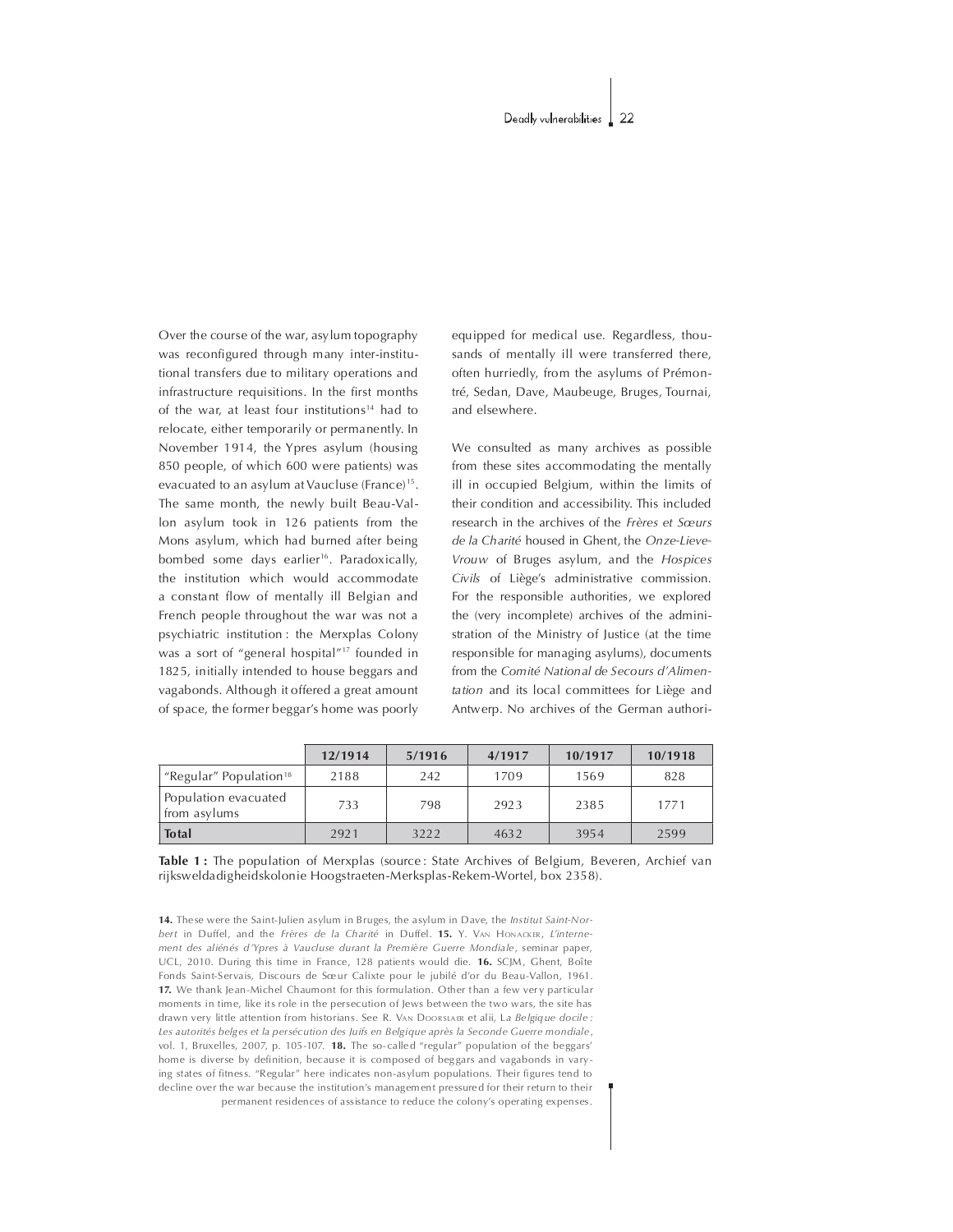ties were preserved on the matter, however. Either directly or indirectly, over the long or short term, the aforementioned archives thus made it possible to get a closer view of how the following institutions operated: the colonies of Geel and Merxplas, the asylums of Saint-Dominique and Saint-Julien in Bruges, the asylum of the Saint-Jean hospital, the Guislain Asylum in Ghent, the asylums of Lokeren, Melle, Tournai, Froidmont, Glain, Saint-Trond (men and women), Ypres, Grimbergen, Dave, Tienen, Diest and Henri-Chapelle. According to detailed statistics from 1911 (which do not include the Merxplas Colony, defined as a general hospital), these asylums provided care for a total of 10,235 mentally ill persons out of the 19,427 that had been counted (amounting to 52.7%). In addition to the biases that nuance the reliability of these figures (including the development of the population between 1911 and 1914 and the inclusion of people who were merely destitute in these figures), such quantified estimates lend this study a nonnegligible representative strength.

The main trait of archives in the psychiatric sector is their near-perfect silence about the mortality of patients during the conflict. In the immediate post-war period, there were no statistical or demographic assessments made of the asylum-dwelling population. Unlike their German peers, not a single Belgian psychiatric journal published anything specifically devoted to the situation of asylums in the years  $1914-1918^{19}$ . During the first post-war meeting of the Société de Médecine Mentale de Belgique, on 31 May 1919, president Massaut only briefly mentioned the fate of patients: "The other asylums barely suffered; at least the walls remained intact. But, as one might think, their boarders have indeed been subjected to privation, as was the entire Belgian population, for that matter. Provisioning presented them with the greatest of difficulties; [...] the health of our wards felt its effects considerably. This, combined with the overcrowding due to the evacuations and all the miseries of this difficult situation, led to a notable increase of mortality"<sup>20</sup>.

The Superior of the Sœurs de la Charité, Monseigneur Van Rechem, addressed a letter to the congregation on 1 December 1918 that is representative of this lack of interest in psychiatric patient mortality:

### Dearest children,

After more than four years of forced silence, it is finally with great happiness that we are sending you our traditional wishes for a blessed and happy year in all freedom. [...] Our beloved congregation has indeed suffered during the terrible war, but it was also admirably

> 19. In this case, the Revue neurologique and the Journal de Neurologie et de Psychiatrique make no mention of the situation in asylums during the war, with the sole exception of a fleeting mention of the weight loss of patients in Geel in: J. DEMOOR and A. SLOSSE, "L'alimentation des Belges pendant la guerre et les conséquences", in Bulletin de l'Académie Royale de Médecine de Belgique, 1920 (30), p. 504. 20. "Les autres asiles n'ont guère souffert; du moins les murs sont restés intacts. Mais, comme il est à penser, leurs pensionnaires ont subi bien des privations, comme d'ailleurs toute la population belge. Le ravitaillement présenta pour eux les plus grandes difficultés [...] la santé de nos pupilles s'en ressentit fortement. Cela joint à l'encombrement dû aux évacuations et à toutes les misères de cette situation pénible, entraîna une augmentation notable de la mortalité". See: J. MASSAUT, "Allocution présidentielle", in Bulletin de la société de médecine mentale de Belgique, no. 175-177, 1919, p. 305-306.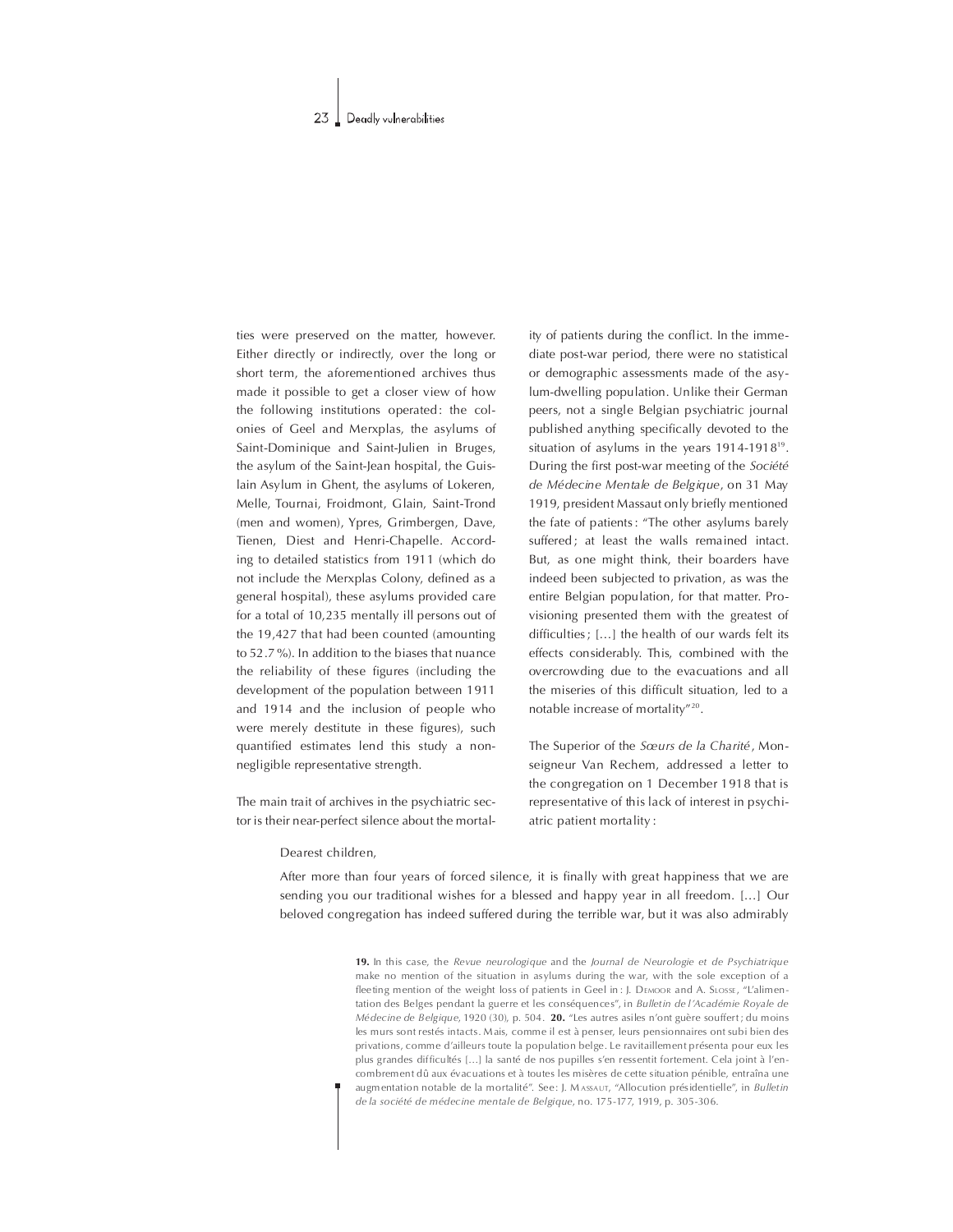preserved and protected. Nothing happened without God wanting or allowing it, everything was accomplished for the greatest good of the chosen ones, everything will continue to work out for the best for those who love God. [...] The Mons Asylum at the beginning, and the convents of Lovendegem and Saint-Genois at the end of the war, were almost entirely destroyed by bombing and fire. God nonetheless left enough of the roof to shelter their ill and their children; no-one perished and the Sisters are happy and joyous in their poverty and their destitution in the midst of these ruins and rubble. Thanks be to  $God$  ! [...] A great many of our homes, [...]very exposed, have been admirably preserved [...]. Thank the Lord and  $[sic]$  for the afflictions and for the consolations that you have sent us during this terrible war. Very respectfully, we kiss the hand that strikes and that heals. [...] Before concluding this letter, we recommend to you the souls of our Dear Children who died in such great numbers during this war, and especially the worthy Superiors [...] we also recommend to you the martyrs for the fatherland, the fathers and brothers of the Sisters of Charity gloriously fallen on the field of honor, in service of the Fatherland"<sup>21</sup>.

Imbued with a quintessentially Catholic dolorism, this circular (which broke the pause in correspondence during the war) never explicitly mentions the living conditions and privations endured by the patients, but focuses on the life and spirituality of the members of the religious community. Van Rechem enjoined the Sisters to render grace to God for the ordeals and the graces that punctuated the war years. Here, "our Dear Children who died" exclusively designated the Sisters of

Charity, whose top tier consisted of the Superiors of the various institutional homes.

An exception to the post-war silence was a debate launched by the Flemish Catholic new spaper De Standaard, which published a front-page article in 1919 articulating three questions concerning the fate of the mentally ill during the war. Was there a particularly high number of deaths among Belgian and French committed patients? Did the high-level

21. "Bien chères enfants, Après plus de quatre ans de silence forcé, nous avons enfin le grand bonheur de vous adresser en toute liberté nos souhaits traditionnels de sainte et heureuse année. [...] Notre chère congrégation a bien souffert durant la terrible guerre, mais elle a aussi été admira blement préservée et protégée. Rien n'est arrivé que ce que Dieu a voulu ou permis, tout s'est accompli pour le plus grand bien des élus, tout continuera à tourner au mieux pour tous ceux qui aiment Dieu. [...] L'Asile de Mons, au commencement, les couvents de Lovendegem et de Saint-Genois à la fin de la guerre ont été presque totalement détruits par le bombardem ent et l'incendie. Dieu y a cependant laissé assez de toiture pour y abriter leurs malades et leurs enfants ; aucun n'a péri et les Sœurs sont heureuses et joyeuses dans leur pauvreté et leur dénuem ent au milieu de ces ruines et décombres. Que Dieu en soit loué ! [...] Un grand nombre de nos maisons, [...] très exposées, ont été admirablement préservées [...] Merci Seigneur et pour les afflictions et pour les consolations que vous nous avez envoyées durant cette épouvantable guerre. Très respectueusem ent, nous baisons la main qui frappe et qui guérit. [...] Avant de terminer cette lettre, nous vous recomman dons les âmes de nos Chères Enfants décédées en si grand nombre pendant cette guerre et par ticulièrem ent les dignes Supérieures [...] nous vous recommandons aussi les marty rs de la Patrie, les pères et les frères des Sœurs de Charité glorieusement tombés au champ d'honneur, au ser vice de la Patrie". See SCJM, Ghent, Circulaires du supérieur à la Communauté, Lettre de Monseigneur Van Rechem, 1/12/1918, p.1.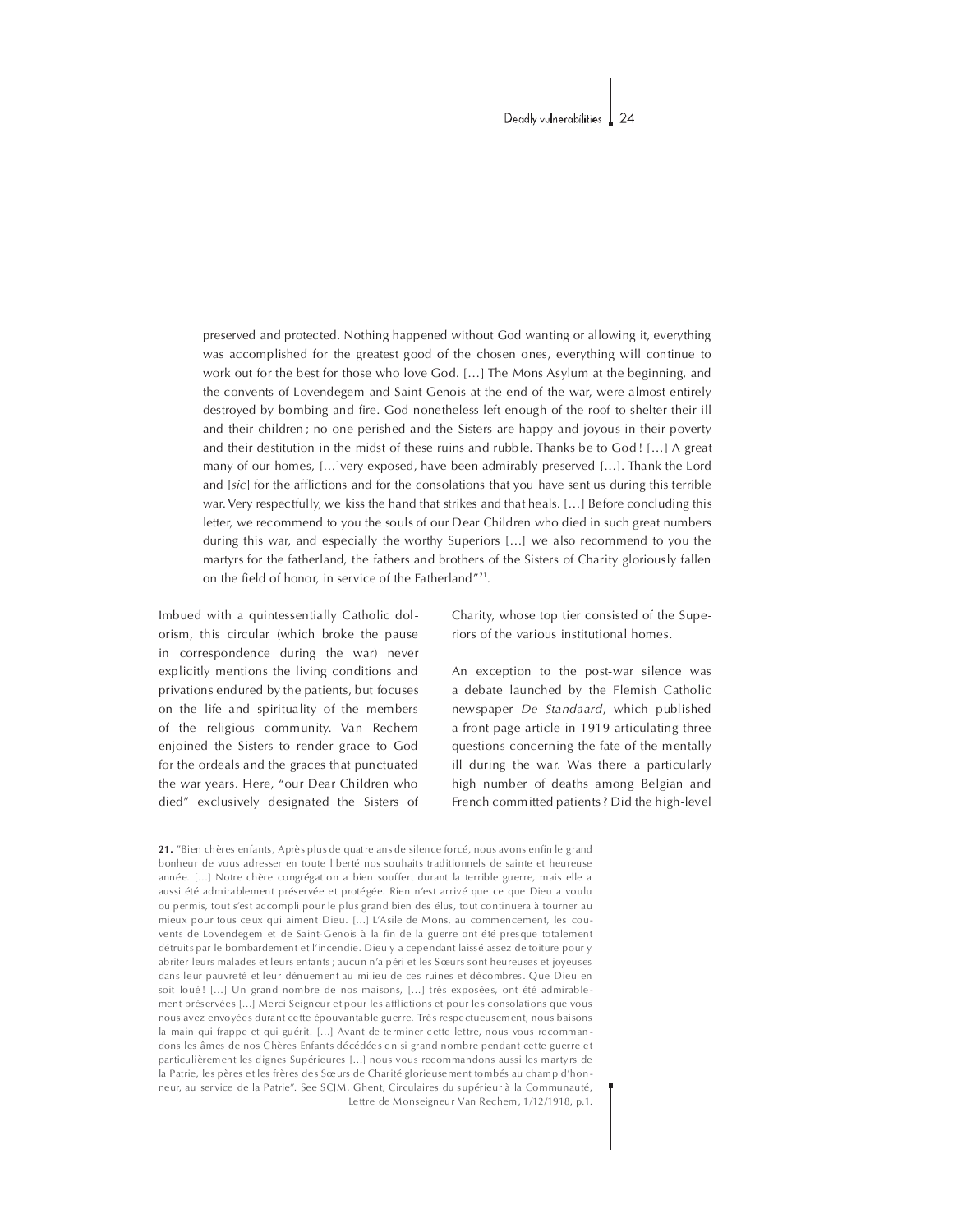civil servants working at Merxplas divert food and clothing to their own benefit? Why was there no investigation into these questions?<sup>22</sup> De Standaard's questions were picked up by Vooruit and Le Métropole, among other newspapers, but do not seem to have led to extensive investigations: in an internal report, the director of Merxplas acknowledged the "great mortality  $[...]$  among the population of the depot" but asserted that "the administration always applied the dietary rates prescribed by higher authorities. These dietary rates were never lower than a content of 2107 calories, which is significantly higher than the general diet of the civilian population during the war in the occupied country" and that "the Spanish influenza was the primary cause of this mortality rate"<sup>23</sup>.

Reduced or eclipsed after the war, mentions of asylum mortality are barely more frequent in the archives produced by psychiatric institutions during 1914-1918. Of course, contemporary documents periodically report the deaths of patients and personnel, and are haunted by the gravity of food shortages. Nonetheless, not one archive from the war years truly focuses on the subject of our research, and no specific solutions are put forward to ensure the asylum population's protection and survival.

The silence of sources from the psychiatric sector is even more striking when compared with the accounts of outside observers. In the journals where he meticulously noted many aspects concerning the daily life of Namur residents during the war, Canon Schmitz wrote on 4 March 1918 : "At the institution in Dave, mortality is rising at a frightful pace. A notable detail, they are buried without caskets and entirely naked. But this is kept secret. The priest does an absolution in the morning, at the morgue; in the evening they are undressed and carried, hidden, to the cemetery"<sup>24</sup>. These few lines attest to both the gravity of the situation and the immediate and deliberate desire to handle it in secrecy. The institutional archives' silence is thus even more telling.

# 1. The available figures: Rising and variable death rates

Since 1899, the "Statistique Judiciaire de la Belgique" (Legal statistics of Belgium) includes a count of the mentally ill and their movements.WW I interrupted the publication of figures, but it seems that data collection continued regardless, at least until 1916. Table 2 presents all the published data concerning the asylum population for 1914-1918.

22. "In de Colonie te Merxplas", in De Standaard, 14/02/1919, p. 1. 23. See : State Archives of Belgium (SAB), B everen, Archief van rijksweldadigheidskolonie Ho ogstraeten-Merk splas-Rekem -Wortel, box 4126, brief van Stroobant aan de Ministerie van Justitie, 26/02/1919. 24. "À l'établis sem ent de Dave, la mortalité augmente de façon effrayante. Détail à noter, on les enterre sans cercueil et tout nus. Mais ceci est tenu caché. Le prêtre fait une absoute le matin, à la morgue ; à la soirée, on les dévêt et on les porte, en cachette, dans le cimetière". See : Archives de l'Évêché de Namur, Fonds chanoine J. Schmitz, S186, Journaux personnels, 1914-1919,4/03/1918.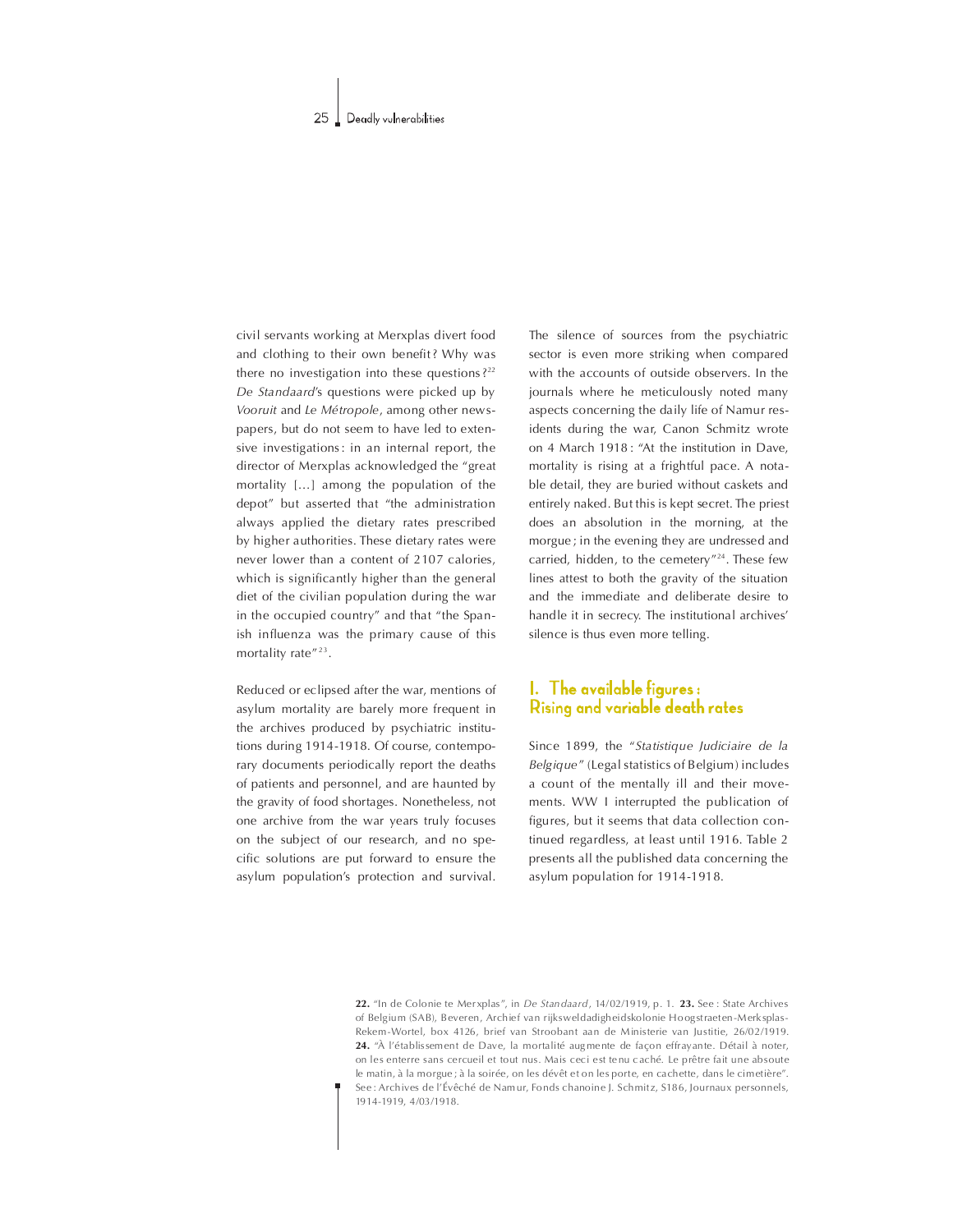|      | <b>Total</b><br>population of<br>institutionalized<br>mentally ill | <b>Checked</b> in | <b>Checked</b><br>out | <b>Deceased</b> | $%$ of<br>population<br>decased <sup>25</sup> | Abnormally<br>high death rate<br>(expressed in<br>the number<br>of additional<br>$deaths)^{26}$ |
|------|--------------------------------------------------------------------|-------------------|-----------------------|-----------------|-----------------------------------------------|-------------------------------------------------------------------------------------------------|
| 1914 | 19,177                                                             | 4089              | 1981                  | 1954            | $8.4\%$                                       | 203                                                                                             |
| 1915 | 19,789                                                             | 3418              | 1293                  | 2114            | $9.11\%$                                      | 368                                                                                             |
| 1916 | 19,545                                                             | 3604              | 1300                  | 2572            | $11.54\%$                                     | 930                                                                                             |
| 1919 | 15,243                                                             | 4815              | 2430                  | 1784            | 8.89%                                         | 276                                                                                             |

Table 2: Published figures for the years 1914-1919<sup>27</sup>.

We have tried to extrapolate the missing data for 1917 and 1918, based on the available figures. We averaged the figures from 1915 and 1916 (which were rather stable, especially relative to 1914) to estimate the number of patients checked in and out (healed, taken in by family, and so on).

Despite the inevitable approximation in our calculations, a significant and rising mortality rate can be confirmed at the national level between 1914 and 1918. In all, 4434 additional interned patients died due to the wartime context  $(23 % of a population of 19,000).$ These figures, absolute and relative, can be

contextualized by shifting our regard in three ways: first, by situating them in the overall Belgian context; second, by comparing them with work on asylums in other countries; and third, by changing scale, looking more closely at the Belgian asylums for which we have the most detailed information.

The abnormally high death rate among psychiatric patients appears even more salient when compared to that of the civilian population. Raymond Olbrechts estimates that an additional 82,000 deaths in the civilian population of occupied Belgium can be imputed to provisioning difficulties during the five years

|      | <b>Institutionalized</b><br>mentally ill | <b>Checked</b> in | <b>Checked</b><br>out | <b>Deceased</b> | $%$ of<br>population<br>deceased | <b>Additional</b><br>deaths |
|------|------------------------------------------|-------------------|-----------------------|-----------------|----------------------------------|-----------------------------|
| 1917 | 18.111                                   | 3500              | 1300                  | 2900            | $13.42\%$                        | 1274                        |
| 1918 | 16.667                                   | 3500              | 1300                  | 2900            | $14.38\%$                        | 1383                        |

### Table 3 : Estimated figures for the years 1917-1918.

25. We recalculated the mortality rate percentages presented by A. Leroy. To establish the mortality rate, usually the number of deceased is divided by the total number of ill persons present on 1 January and those who checked in over the year. Treizième rapport sur la situation des asiles d'aliénées du Royaume (1883-1892), Bruxelles, Goemaere, 1895, p. LXII; H. Faulstich, Hungersterben in der Psychiatrie 1914-1949: mit einer Topographie der NS-Psychiatrie, Freiburg im Breisgau, Lambertus, 1998, p. 60. Alphonse Leroy only divided the number of deaths by the population present on 1 January of the year in question. 26. Calculated in relation to the average of the years 1910-1912, when the mortality rate was 7.52 %. 27. A. LEROY, "Un péril social...", p. 215-219.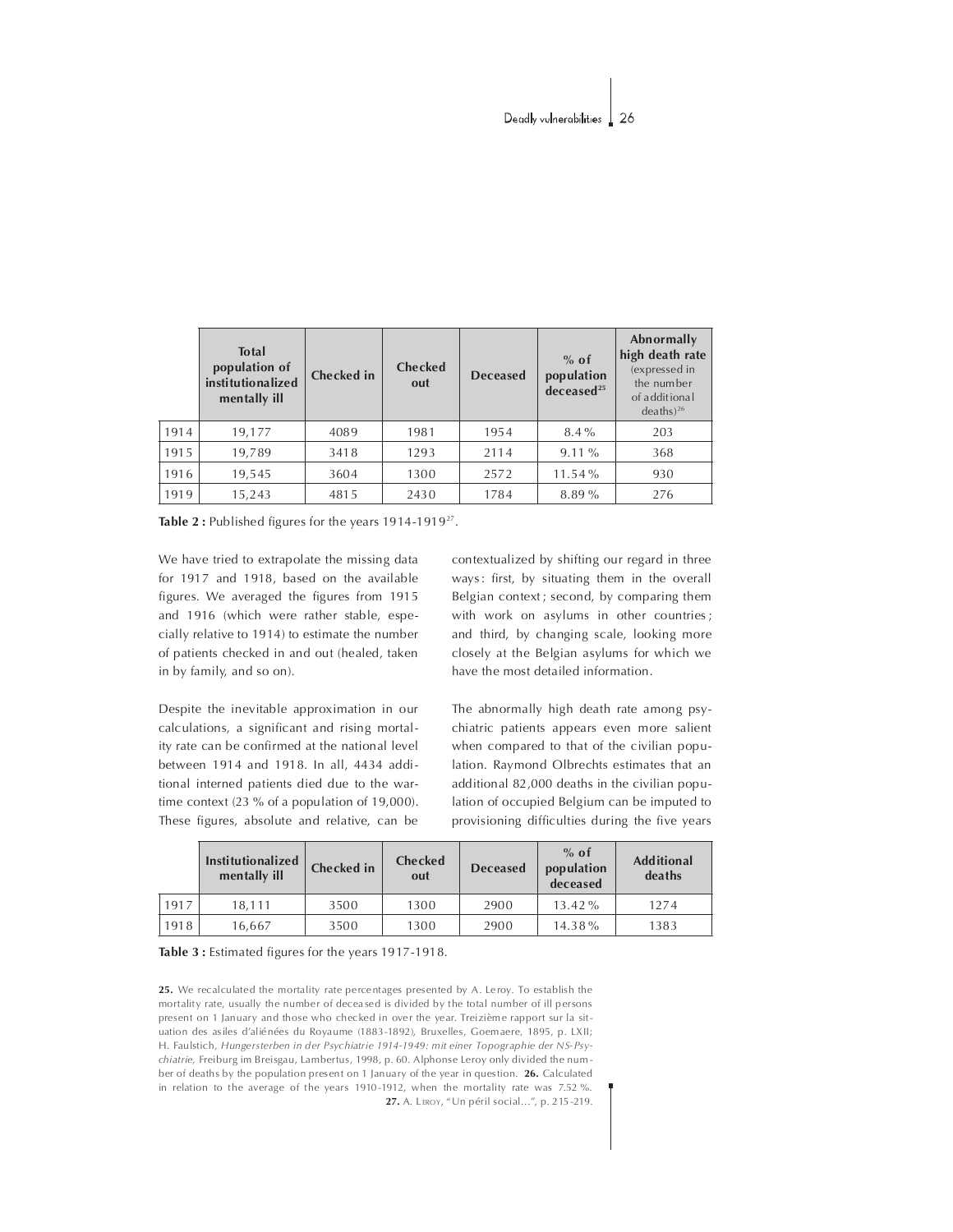of the war<sup>28</sup>. A comparison of this figure to the total population of occupied Belgium (from 5 to 5.5 million) produces a ratio that proves to be relatively low  $(1.4-1.6\%)$ , fifteen times lower than the abnormal mortality rate of asylum populations.

If we examine the situation of Belgian asylums alongside those of other European countries, the mortality rate proves to be comparable to French figures, which Tison described as fluctuating from 4.7 to 15.1% in 1914 and 10 to 30% in 1918 $29$ . The situation in 1918 was thus generally less serious in Belgium than in France. On the other hand, death rates in Belgian hospitals were higher than estimates made for Swedish institutions, for which Engwall cites national statistics reporting a mortality rate of 6% in 1914 and only 9% in 1917, with a rapid return to normal (6.4% in 1919 and  $4\%$  in  $1923$ <sup>30</sup>. Even if these overall estimates are interesting as points of comparison, French and Swedish researchers alike underscore the significant disparity of mortality rates according to the size and geographical location of asylums. "This mortality rate was not the same all over France", Stéphane Tison writes, "and moreover research needs to be refined to understand the reason behind it (Rennes, Mayenne, Bonneval and Nancy had mortality rates around 10-15% in 1918, at least half those of Mans, Bron, and Albi)"31. Isabelle Von Bueltzingsloewen furthermore concludes that "the monographic approach

is the only relevant one for responding to this question [of mortality]"32.

When the available figures for the twelve studied Belgian institutions are compared, the same observation can be made: mortality rates differ in amplitude and temporality. The highest rates (over  $20\%$ ) were in the very large institutions. Notable are the Merxplas Colony, where the exiled populations from certain French institutions were practically reduced by half in 1917 and nearly wiped out in 1918, and the asylums of Guislain, Dave, Zelzaete, Beau-Vallon, and Saint-Trond. Certain mid-sized institutions such as the Grimbergen asylum and the Liège Hospice des Insensés registered comparable rates. These figures broken down by institution also confirm the reliability of the extrapolated mortality rates for 1917 and 1918: as in Sweden and France, the last two years of the war seem to have been the deadliest in a great number of institutions.

Winters were especially deadly for these communities of people in weakened condition. A Sister of Charity from Bruges transferred to Merxplas attested to this after the war: "The winter of 1917 was terrible. [...] Two of our patients succumbed to pneumonia. Many vagabonds died of cold and destitution. There were sometimes 20 or so cadavers in the morgue"33. She added, speaking of 1917-1918: "Then there was a second winter just as bad as the first. Already, the Brothers of

28. R. OLBRECHTS, "La population", in E. MAHAIM, (ed.), La Belgique restaurée : étude sociologique, Bruxelles, 1926, p. 40. 29. S. Tison, Loin du front, la folie..., p. 23. 30. M.V.L. SEEMAN, "Starvation in psychiatric institutions in Sweden", in International Journal of Mental Health, no. 4, 2006 (35), p. 81-87. 31. S. TISON, Loin du front, la folie..., p. 22. 32. VON BUELTZINGSLOEWEN, "Entre désorganisation et adaptation...", p. 131. 33. "Cet hiver 1917 fut terrible. [...] Deux de nos malades succombèrent à la pneumonie. Beaucoup de vagabonds moururent de froid et de misère. Il y avait parfois une vingtaine de cadavres à la morgue". See: Anima Una : Les sœurs de la Charité pendant la guerre 1914-1918, [Ghent], 1920, p. 158.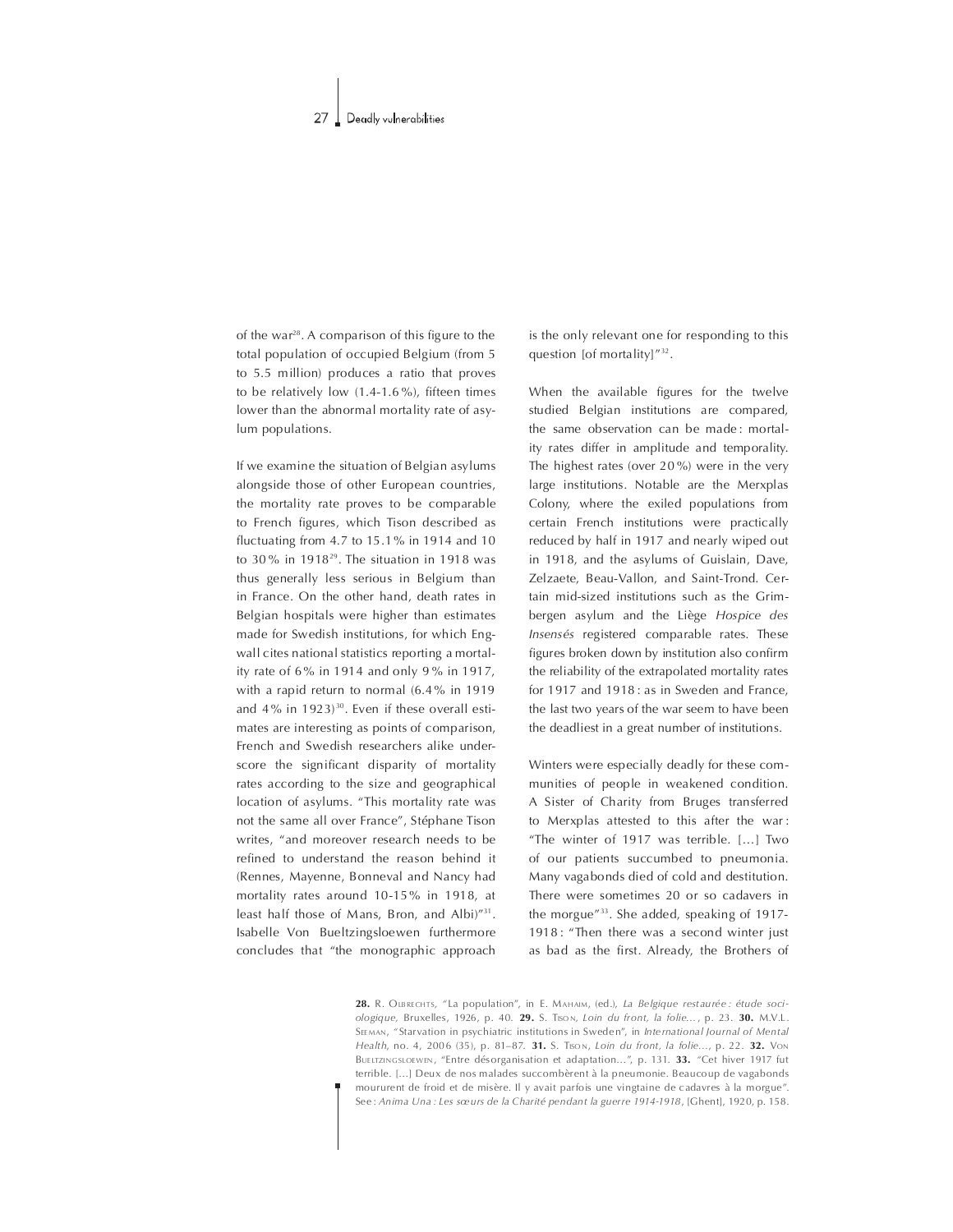|                                                                                             | 1913     | 1914        | 1915   | 1916                                     | 1917                                                | 1918                                                | 1919      |
|---------------------------------------------------------------------------------------------|----------|-------------|--------|------------------------------------------|-----------------------------------------------------|-----------------------------------------------------|-----------|
| Saint Amand                                                                                 |          |             |        |                                          |                                                     |                                                     |           |
| Saint Julien<br>$(Mortsel)^{34}$                                                            |          |             |        |                                          | $15.90\%$ *                                         | 27.00%*                                             |           |
| Zelzaete                                                                                    |          | $10.6\,\%*$ | 12.9%* | 9.60%                                    | 34.00%*                                             |                                                     |           |
| Guislain (Ghent) <sup>35</sup>                                                              | 7.64%    | 7.33 %      | 9.59%  | 11.07%                                   | 21.25%                                              | 23.86%                                              | $10.24\%$ |
| Grimbergen <sup>36</sup>                                                                    | Š        | 13.97%      | 17.37% | 23.61%                                   | 26.31%                                              | 19.67%                                              |           |
| Dave <sup>37</sup>                                                                          | 11.11%   | 8.85%       | 10.67% | 16.00%                                   | 26.38%                                              | 29.19%                                              |           |
| Leuven Asylum<br>$(n = 28^{38})$                                                            | $0.00\%$ | 5.52%       | 10.11% | $2.43\%$                                 | 2.98%                                               | 3.16%                                               | 12.68%    |
| Beau-Vallon<br>(Saint-Servais) <sup>39</sup>                                                |          | 3.16%       | 7.67%  | 17.89%                                   | 27.07%                                              | 20.31%                                              | $9.56\%$  |
| Sainte-Agathe<br>in Liège <sup>40</sup>                                                     | 8.46%    | 10.05%      | 9.06%  | 7.69%                                    | 9.44%                                               | 18.03%                                              | 8.20%     |
| Hospice des<br>Insensés in Liège <sup>41</sup>                                              | 14.85%   | 17.73%      | 15.22% | 20.86%                                   | 28.57%                                              | 16.21%                                              | 14.50%    |
| Saint-Trond<br>$(women)^{42}$                                                               |          | 10.12%      | 8.80%  | 13.18%                                   | 19.19%                                              | 29.37%                                              |           |
| Merxplas                                                                                    |          |             |        |                                          | 28.00%                                              |                                                     |           |
| - percentage of<br>French patients <sup>43</sup>                                            |          |             |        |                                          |                                                     |                                                     |           |
| Prémontré asylum<br>Loncelet asylum<br>St André asylum<br>St Martin asylum<br>Sedan hospice |          |             |        | 5.90%*<br>$9.75 \%$<br>7.20%*<br>26.83%* | 20.75%*<br>45.58%*<br>47.83%*<br>29.73%*<br>37.71%* | 17.79%*<br>42.28%*<br>26.67%*<br>83.33%*<br>84.26%* |           |

Table 4 : Mortality by asylum<sup>44</sup>.

34. 100 Jaar - Sint Amedeus - 1895-1995, Tielt, Lannoo, 1995, p. 42. 35. OCMW-Gent, Guislaingesticht (BG 19), fardes 90-95. 36. Kadoc, Archives des Frères des Alexiens, boîte 907. 37. Archives de l'asile de Dave, rapports annuels 1914-1919. Thanks to Yohan Van Honacker for providing us with the Dave annual reports.  $38.$  "N" is the number of patients that the asylum contained on 1 January 1914. **39.** According to N. Collignon, Les mécanismes de la fondation d'un asile. Le sanatorium du Beau Vallon à Saint-Servais-lez-Namur et sa population d'aliénées de 1914 à 1921, undergraduate thesis, Université Catholique de Louvain, 1997. 40. Archives du CPAS de Liège, Rapports annuels des hospices civils de Liège (1910-1920). 41. Archives du CPAS de Liège, Rapports annuels des hospices civils de Liè ge (1910-1920). 42. 150 jaar Zusters van liefde te Sint-Truiden, Sint-Truiden, 1991, p. 208. 43. AE-Beveren, M36, box 3320. 44. The asterisks indicate figures that relate the number of deaths only to the number of patients present in the institution on 1 January of the year conce rne d. Due to a lack of data, it was not possible to take into account the number of patients who checked in during that year. These percentages are thus slightly higher than the actual mortality rates.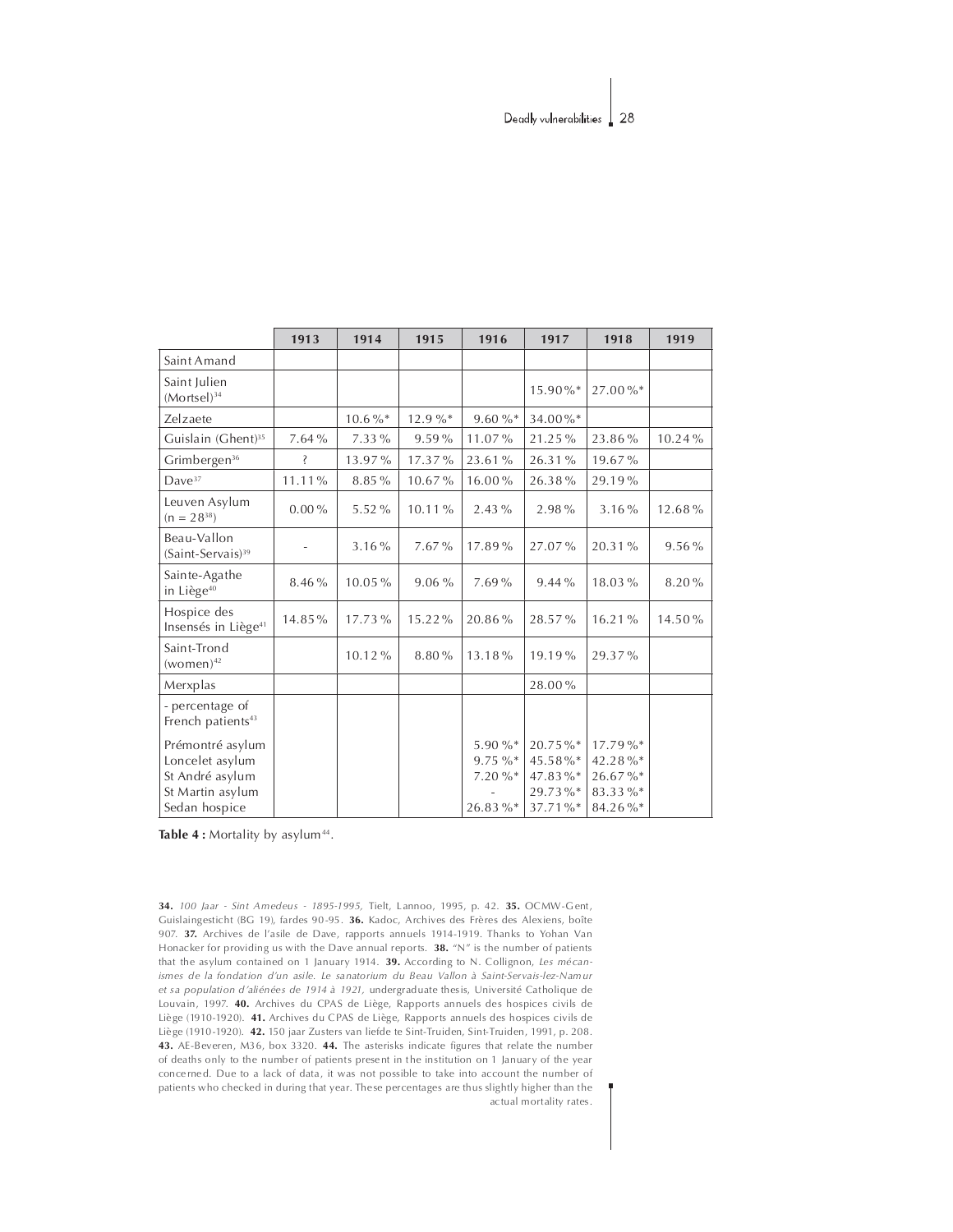Charity counted their  $200<sup>th</sup>$  death. We found people dead in their beds"<sup>45</sup>. Thanks to the preserved death records of three major institutions (Saint-Servais, Saint-Trond and Geel), it is possible to fine-tune the chronological distribution of the enumerated dead and fully grasp their seasonal cycle. Already observable in peacetime, the increase in dead in the winter is accentuated in wartime. Thus each observable peak in the mortality rate in Geel and Saint-Servais occurred between November and March. In Geel (the country's largest institution), the winter of 1914-1915 led to the first significant peak in mortality. Although gures are unavailable for Saint-Trond and insignificant for Beau-Vallon (which opened in 1914), this first peak attests to a rapid weakening in psychiatric institutions during the first months of occupation. The most fatal winter was unquestionably that of 1917-1918. This was moreover the period when the situation took the longest to return to normal : the period of high mortality was no longer a matter of two or three months, as the deadly periods lasted longer. While the situation returned to normal at the end of the war in most institutions, thanks to a marked improvement in provisioning, the Guislain asylum's mortality rates for 1919 and 1920 remained higher than during the first years of the war, with no discernable explication in sight.

# II. Many causes

A number of post-war accounts cite Spanish influenza as one cause of the significant death rate in asylums late in the war. Archives from the time certainly mention the epidemic, which necessitated the rapid adoption of hygiene measures. In its deadliest wave in October-November 191846 it took a variable toll on institutions, especially among the staff. But archives do not justify attributing the sharp increase in deaths to the flu alone: mortality figures remain below those recorded for the winters of 1916-1917 and 1917-1918. In the case of Beau-Vallon, the post-war account mentions a wing "prostrated" by the epidemic<sup>47</sup>; ultimately, only five cases of the flu were mentioned in Beau-Vallon's 1918 death records. Might the over-estimation of the Spanish flu's impact on asylum populations<sup>48</sup> be part of a strategy of exculpation by those responsible for Belgian institutions ? At very least, we should abandon preconceived and simplistic conceptions and track down indications in the archives that could explain the gradual weakening of the population of psychiatric patients in occupied Belgium.

Examination of the death records of the asylums of Beau-Vallon (women), Geel (men and women), and Saint-Trond (men) makes it possi-

45. "Puis ce fut un second hiver aussi pénible que le premier. Déjà, les Frères de la Charité comptaient leur 200<sup>e</sup> décès. On trouva les gens morts dans leur lit". See : *idem*, p. 160. 46. B. MAJERUS, "War Losses (Belgium)" (https://encyclopedia.1914-1918-online.net. Consulted October 2016). 47. Anima Una..., p. 30. 48. Concerning the Saint-Trond mental hospital, a study also highlighted that "slechts drie gevallen van Spaanse griep hadden een do delijke afloop ge kend" [Only three cases of the Spanish flu resulted in death»]. See : 150 jaar Zusters…, p.208.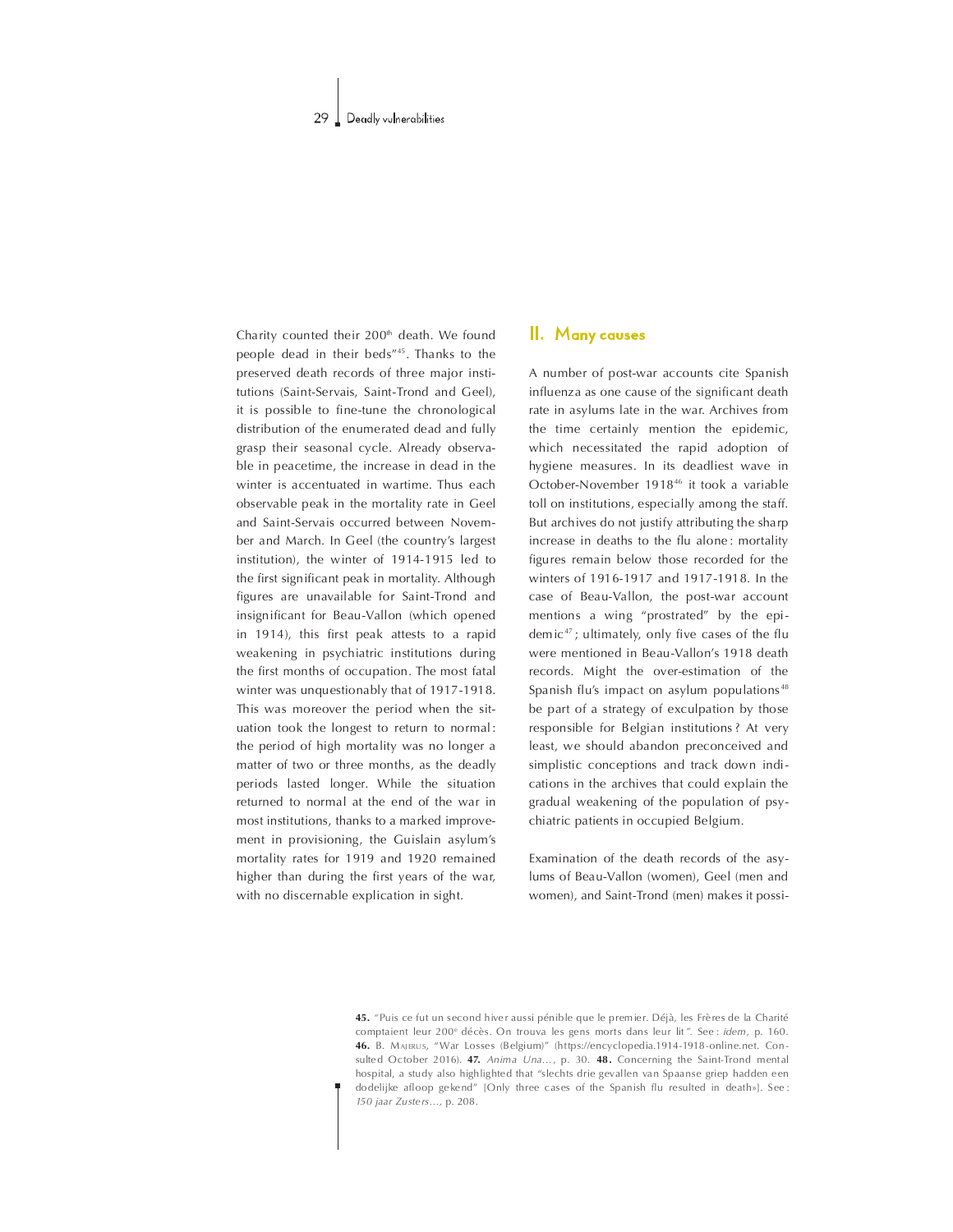

The Journal of Belgian History is particularly keen on illustrating its articles with images, which range from research sources to iconographic material echoing the themes in the text. These entirely legitimate efforts to make the journal more attractive and systematically illustrated are often hindered by a lack of representative material for some events or populations. Asylums in occupied Belgium during the First World War are undeniably among these "black holes". The only images we have managed to find are of destroyed buildings, which offer no more than a tenuous link with our topic. We have therefore decided to represent this lack of images by three black rectangles, as a means of portraying the social invisibility of psychiatric patients during the First World War.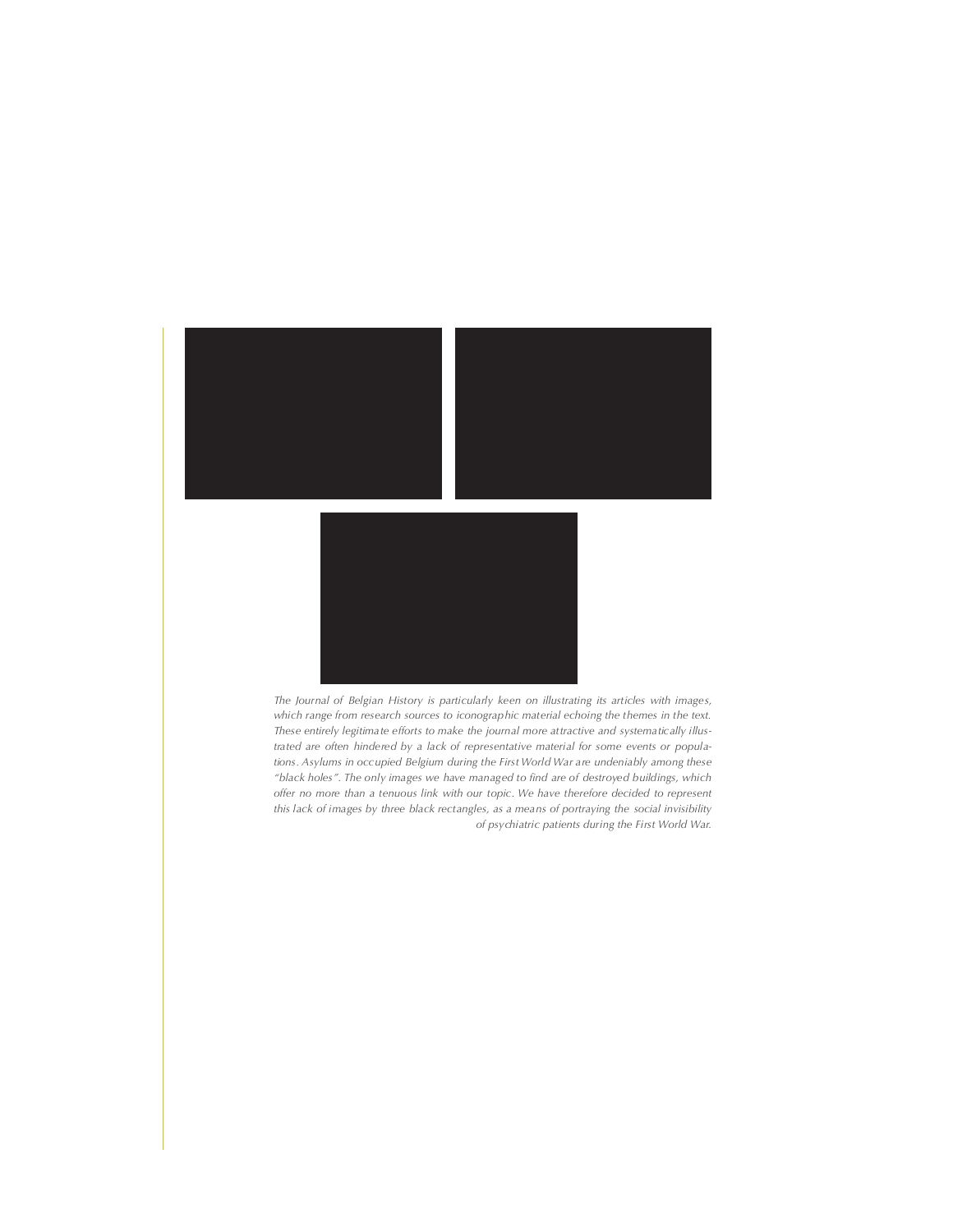ble to detect relative variations in the diagnoses. Most institutions used a relatively limited terminology that was particular to each head physician: a few generic terms serve as keywords whose frequency varies over the years of the war. Generally speaking, physical illnesses, whether related to the mental complaint (such as epilepsy, "cerebral softening", or generalized paralysis) or not (heart disease), were featured among the most frequently cited causes before, during, and after the war. Beyond the variations of vocabulary particular to each institution, two observations can be connected to the context of occupation and the deterioration of the asylum living conditions. Firstly, the number of pulmonary illnesses started to experience significant growth in 1916 in Geel and Saint-Servais. In the former, tuberculosis (the spread of which is directly related to insalubrious living conditions and dietary deficiencies) figured among the main causes of death from 1915 through 1919: in 1917 it was the second most frequent diagnosis, immediately after cardiac conditions<sup>49</sup>. The same lung complaint was also one of the main causes of death of patients at Saint-Servais, at the root of more than one in five recorded deaths in 1916, 1917, and  $1918^{50}$ . The second important development is found in the increase in references to marasmus (related to dietary deficiencies) or

cachexia (which designates a deep weakening and wasting of the body)<sup>51</sup>. From 1916 to 1919. marasmus was consistently cited as the leading cause of death at Saint-Trond. At Saint-Servais, four cases of cachexia were mentioned in 1915 (11.5 % of post-mortem diagnoses), as compared to 34 in 1917 (17.5%) and 28 in 1918 (19.5%). As Isabelle Von Bueltzingsloewen has suggested in relation to World War  $II<sup>52</sup>$ , these diagnoses should be directly tied to provisioning problems and considered as so many euphemisms standing in for the blunter terms "under-nutrition" and "malnutrition"<sup>53</sup>.

# III. The key question: provisioning

Access to food rapidly became a vital question for Belgian asylums, starting in the first months of the occupation. Their size made them especially vulnerable to a suddenly contracting market and runaway prices, which were already present in late July 1914, before the German invasion. Before the war, Belgium depended heavily on external markets for food. In the summer of 1914, imports were cut off and the German army set about draining part of the market through requisitions. A significant share of arable farmland, especially in the north of the country, was located in combat

49. According to the Geel archives, pulmonary tuberculosis was the fifth most common cause of death in 1915, fourth in 1916, second in 1917, and fourth in 1919. Although it is not mentioned in 1918, pneumonia and chronic bronchitis proliferated in the institution's death records that year, adding up to the second and fourth leading causes of death, respec tively. 50. According to the Beau-Vallon death records, tuberculosis took four patients in 1915 (representing 11.4 % of the 35 registered deaths); 26 in 1916 (21.8 % of the 119 registered deaths); 41 in 1917 (20.9 % of the 196 counted deaths); and 33 patients in 1918 (23 % of the 143 deaths listed). 51. H. GUILLEMAIN, Chronique de la psychiatrie ordinaire..., p. 58-59. 52. I. von BUELTZINGSLOE WEN, L'hécatombe des fous : La famine dans les hôpitaux psychiatriques frança is sous l'Occupation, Paris, 2007. 53. This hypothesis is corroborated by the fact that in Beau-Vallon, there were only 7 declared cases of cachexia in 1919 (10 % of deaths), 3 in 1920 (5.6 %) before disa pp earing entirely from the records in 1921.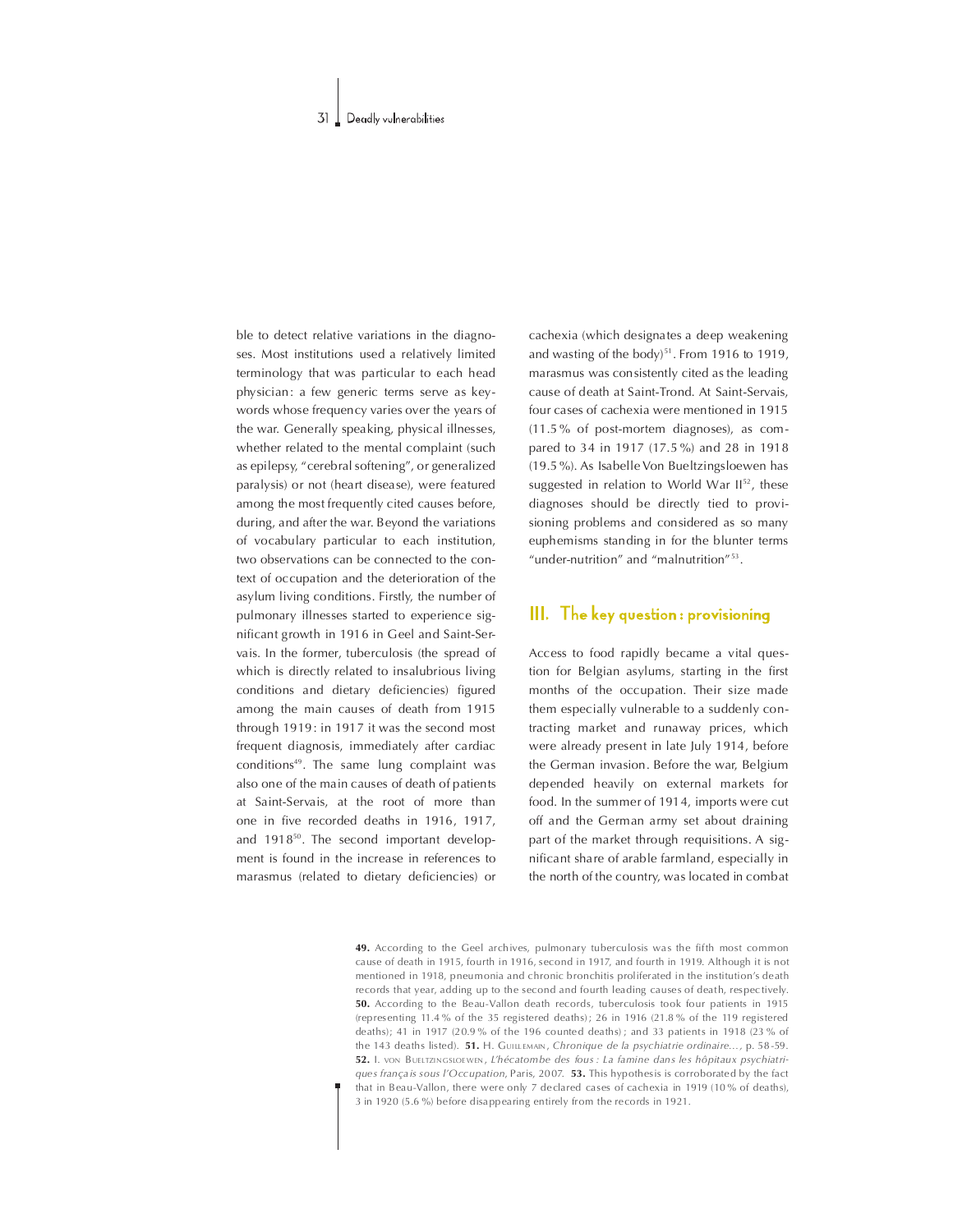zones, leading to a significant drop in national production during the war<sup>54</sup>. Moreover, many farmers paid the price for the damage inherent to the armed invasion of the country. On the topic of the farms that provisioned their institutions, the Hospices Civils de Liège's 1914 annual report noted : "Most of the farmers have had to suffer from the invasion or from billeting of German troops that requisitioned all or part of their livestock. [...] The hedgerows and fencing of most of the meadows near forts were cut or ripped up, and the gates removed or broken. Several farmers have also had to lament the considerable damage caused to fruit trees and harvests"<sup>55</sup>. Through the Comité National de Secours et d'Alimentation (CNSA; National Relief and Food Committee), a provisioning system was created in October 1914 to cover the entire occupied country and make it possible to at least partially work around the effects of the blockade imposed by the Allies. The CNSA was at the head of a pyramid of provincial and local committees, and worked in cooperation with the Commission for Relief in Belgium, which "stood in for the exiled government in Le Havre [France] to aid and feed the Belgian population"<sup>56</sup> by purchasing and shipping supplies from neutral countries to Belgium (with the United States' entry into the war, it shrank to a Spanish-Dutch Committee). Ultimately, the CNSA never managed to import the necessary quantity of food

in 1917, only 56% of the amount considered indispensable was actually imported $56$ , especially due to frequent interruptions of maritime transportation. From 1915 it became obvious that famine was threatening occupied Belgium.This permanent shortage led to a significant raise in prices of everyday staples as well as rarer goods – the price per kilo of bread rose from 0.41 francs in 1914 to 0.83 francs in 1918, while a kilo of cooking fat increased 20-fold, from 3 to 65 francs per kilo.<sup>57</sup>

Given the quantities they required, asylums could not rely on unofficial networks or the black market for subsistence. They were heavily dependent on the instated system of governance, which became increasingly vague as to whom was responsible for what. During the war, the German occupier and the CNSA established themselves as new interlocutors, joining the authorities which already provided oversight before the war: the Ministère de la Justice and the organizations sponsoring each institution (which could be a religious congregation, a municipal government, or, more rarely, the Belgian state itself) $58$ . In occupied Belgium, ministerial administrations continued to operate in the absence of the exiled government in Le Havre. Mélanie Bost described the General Secretariat of the Ministère de la Justice remaining in Brussels as "management with absent subscribers"<sup>59</sup>.

<sup>54.</sup> P. SCHOLL ERS and F. DAELEMANS, "Standards of Living and Standards of Health in Wartime Belgium", in R. WALL and L. M. WINTER (eds), The Upheaval of War: Family, Work, and Welfare in Europe, 1914-1918, Cambridge, 1988, p. 139-158. 55. See: Archives du CPAS de Liège, Rapport annuel des hospices civils, 1914, p. 5.  $55.$  "[...] se substitue au gouvernement exilé au Havre pour secourir et alimenter la population belge". See : J. BAUDINE, Le mouvement de la protection de l'enfance, p. 25. 56. A. HENRY, Le ravitaillement de la Belgique pendant l'occupation allemande, Paris and New-Haven, 1928, p. 192. 57. Idem, p. 80 and 146. 58. Of course, the German authorities largely delegated the question of provisioning to the CNSA, although they did establish a rather detailed rationing system over the four years of occupation. **59.** M. Bost, Traverser l'occupation 1914-1918 : Du modus vivendi à la grève, la magistrature belge face aux occupants allemands,doctoraldissertation,UniversitéCatholiquedeLouvain,2013,p.139.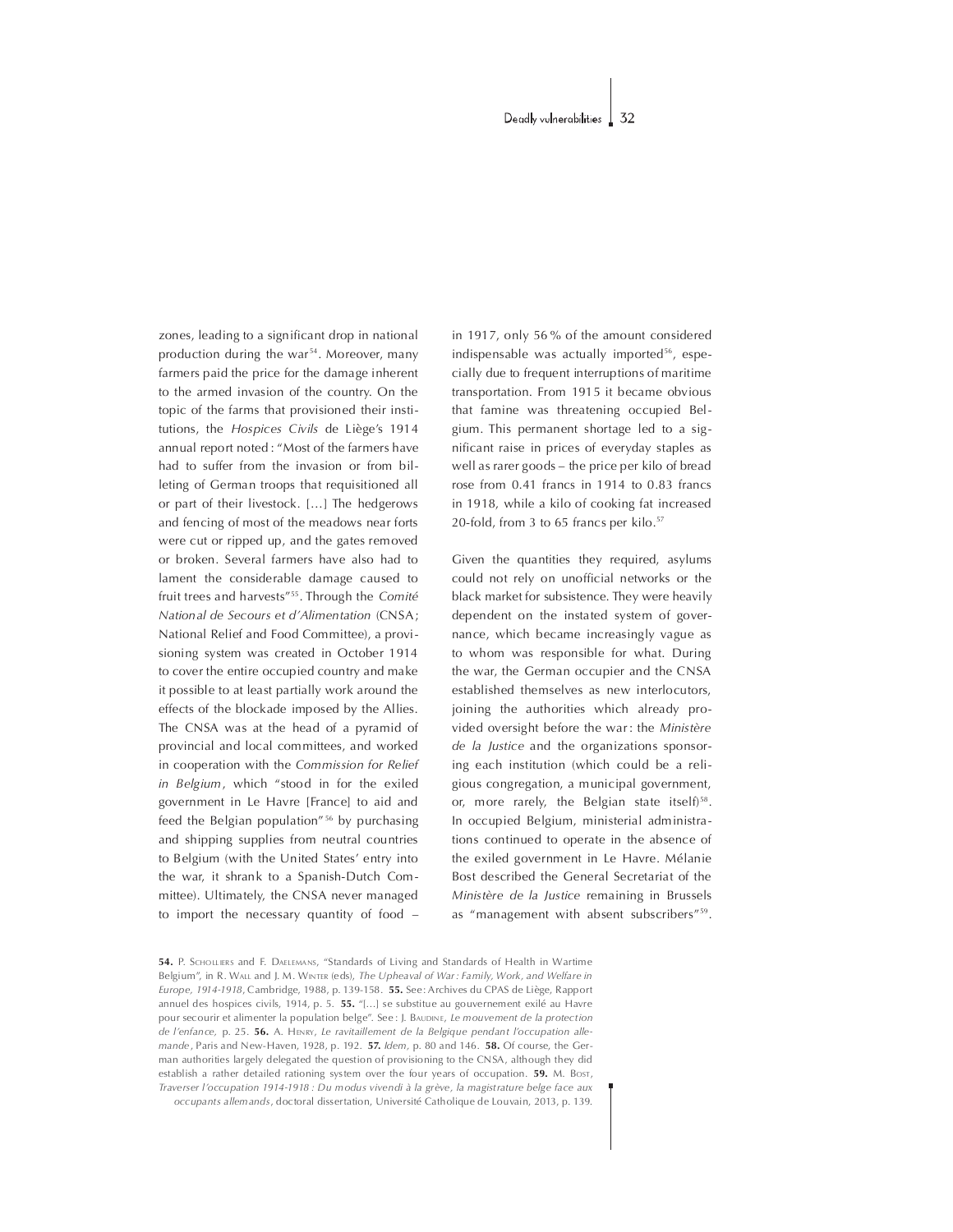This observation should be nuanced, however, when speaking of the ministry's  $4^e$  Direction Générale, which was charged with the administration of charities (including asylums) $60$ . Its Director General Henry Dom stayed in Belgium and, if the available archives are to be believed, continued to play an active role. The situation complicated in March 1917 with the separation of the administration to establish two distinct state institutions for managing Belgium, one for Flanders and another for Wallonia. There were henceforth also two distinct ministries for asylums.

Faced with rising food costs, Belgian asylums were rapidly confronted with liquidity problems. Their problems were exacerbated by delays in payments from public sources (state, province, or municipal) to support institutions taking care of the destitute mentally ill<sup>61</sup>. In December 1914, management of the Zelzaete asylum filed a complaint to the Permanent Delegation stressing the fact that the provinces had not paid operating costs since the beginning of the war in August<sup>62</sup>. By late August 1914, the Brothers of Charity, a congregation managing the most psychiatric beds in Belgium on the eve of war, found itself broke, as their Superior General Stockmans explained to the Justice minister Henry Carton de Wiart, entrenched at the time in the redoubt of Antwerp: "You know that we have nearly 6000 mentally ill in the charge of the common fund in Belgium. We lack the financial fluidity to sustain their living expenses, and no-one sells on credit any more"<sup>63</sup>. Despite CNSA intervention and an extraordinary government loan in 1914-1915, public debts to psychiatric institutions remained. So it was that in spring of 1916, the director of the Guislain asylum in Ghent complained of delayed payments, three-quarters of which being sums as yet unpaid by public authorities<sup>64</sup>. Asylums were moreover faced with default in payments from the families of so-called boarding patients  $-$  those paying for the care of an ill family member (representing about an eighth of the Belgian asylum population) also faced financial difficulties. At the Maison de Santé Saint Alphonse in Ghent, which only took paying patients, income from board charges dropped by  $25\%$ , although the number of boarders only declined by 7%. In 1914 the Alexian Brothers' Grimbergen asylum started charging an additional franc to cover war-related costs. Some families could no longer afford to pay and had to request that their family member be reclassified from "boarder" to "destitute". The wife of Christian D.<sup>65</sup> put it this way : "Since the beginning of the war, how alone I am to provide for everything, with a shop, which even in peacetime was not enough to live from without another job:

60. Unfortunately, apart from a very thin file, no substantial archival collection was preserved from the WW I years (SAB - Ministère de la Justice. Administration de la Bienfaisance et des Prisons. Série I). Asylum files, however, contain many epistolary exchanges with the fourth Direction Générale, which remained a significant interlocutor during the four years of occupation. 61. In this case, a common fund paid half of this sum, the province  $1/8^{\text{th}}$ , and the state  $3/8$ <sup>ths</sup>. The common fund was constituted in each province by payments contributed by all the municipalities in its jurisdiction. See: Archives du CPAS de Liège, Rapport annuel des hospices civils de Liège, 1917, p. 11. 62. See: APBL,Ghent, Zelzaete, Doos "Kronieken", De Oorlogsperiode 1914-1918 en Het Jaar van het C.N.P.M. 1919 (unsigned, undated). 63. See: APBL, Lettre de Stockmans au Ministère de la Justice, 28/08/1914. 64. See : OCMW-GENT, Guislaingesticht (BG 19), Farde 63, Lettre du directeur de l'hospice Guislain aux membres de la commission administrative des hospices civils de Gand, 24/02/1916. 65. All patient names have been replaced with pseudonyms.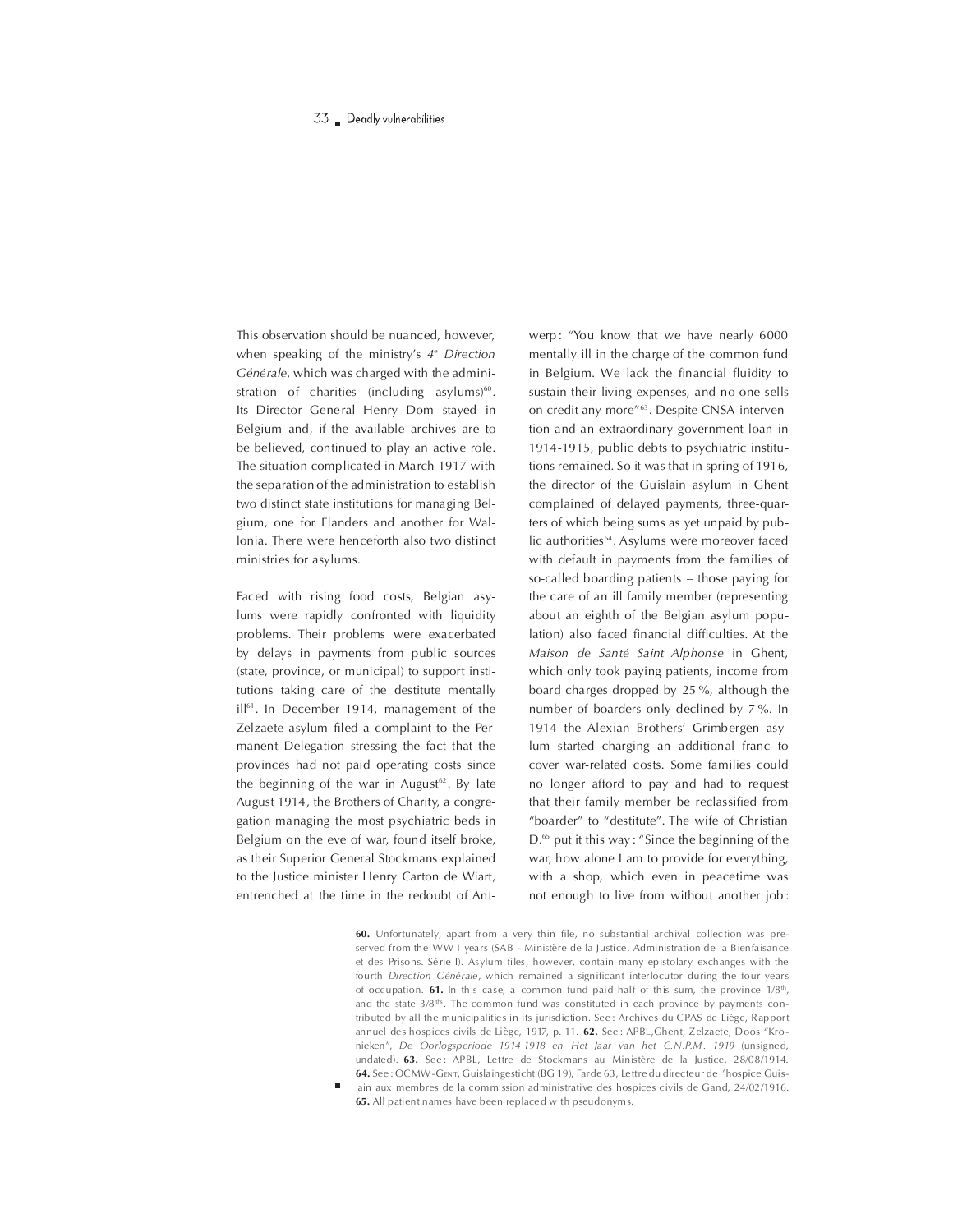

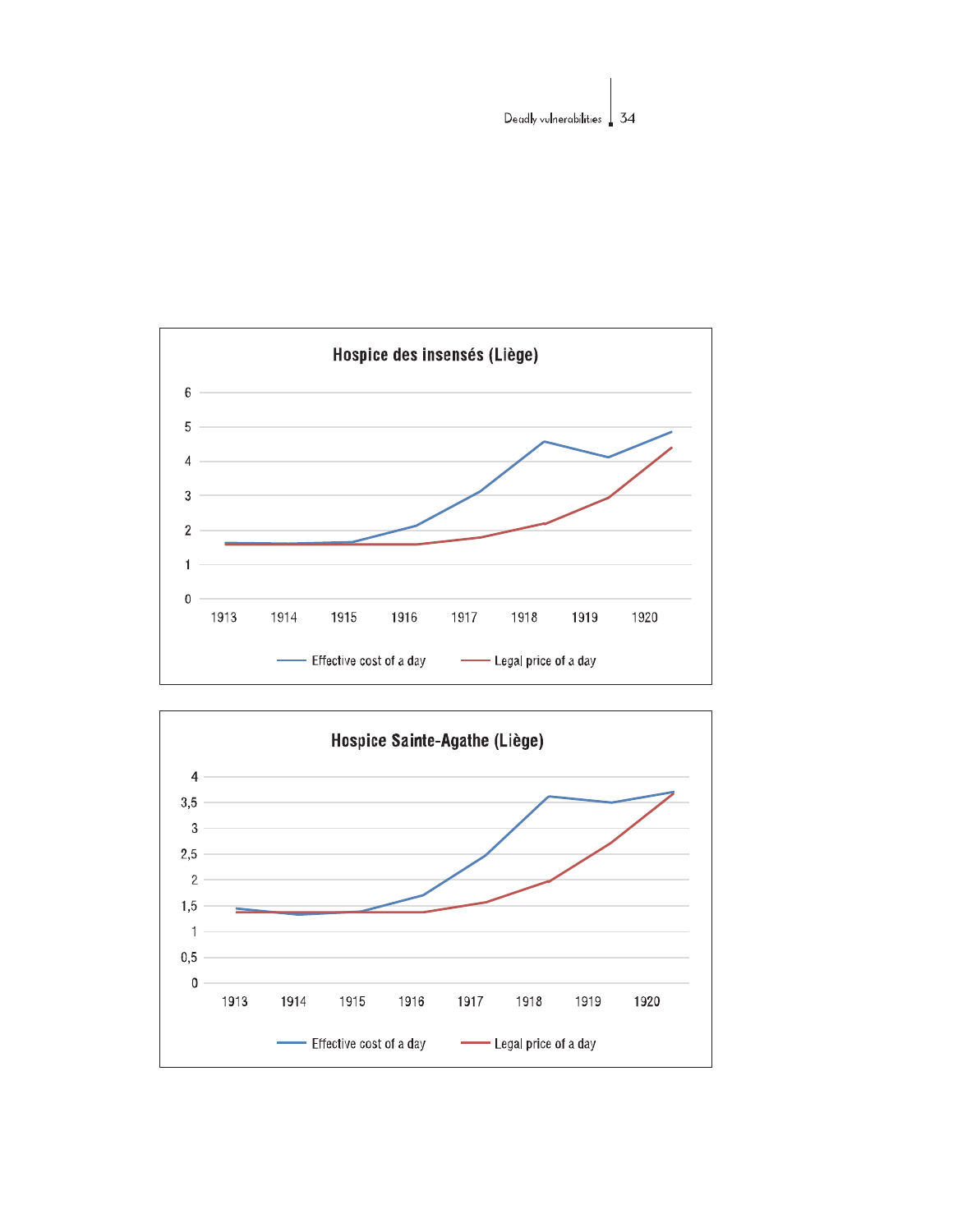today this shop is nothing and I am faced with the threat of taxes, rent, contributions, etc., so many other things that plunge me into insurmountable debt. [...] I allow myself to ask you once again, Monsieur le Directeur, if you could care for my husband as destitute"<sup>66</sup>.

The gap between the reduction of income and the inflation of the cost of essential staple goods widened gradually over the war, even more so as regulations (by royal decree, setting the daily allowance for living expenses of the ill for each establishment) only adapted very slowly to the wartime context. The State did not increase financial assistance at the same rate as rising prices. The Hospices Civils of Liège conducted a systematic comparative calculation of the real cost of living expenses and public contributions: if the assessment of costs seemed acceptable in 1914 and 1915, the gap widened considerably the following year, rising to 1.66 franc a day for women and 2.4 francs a day for men. Moreover, despite the significant increase in the cost of food, the proportion of these daily allowances anticipated for provisions barely increased at all.

In these circumstances, the search for food logically became the absolute priority of asylum management in occupied Belgium. Given the inadequacy of the rations distributed by the CNSA, any and all means were pursued to increase dietary resources : Beau-Vallon set up vegetable plots around each wing $67$ , the Hospices Civils de Liège took the initiative of building hog farms, hiring nearby farms to finish livestock<sup>68</sup>, supplementing the bread rations with biscuits from the Netherlands, and compensating for shrinking meat portion sizes by purchasing pickled herring and cured meats<sup>69</sup>. In a journal entry in September 1916, the Mother Superior of the Onze-Lieve-Vrouw of Bruges asylum noted that when the time came to declare the size of their herd of cows to the municipality, she decided to make a false report so as to have more meat than anticipated<sup>70</sup>. Less than a year later, when her community was sheltered at Merxplas, the same Mother Superior had a makeshift kitchen build in the wing basement, where she also raised chickens and pigs<sup>71</sup>. She also reaped many acts of solidarity with the community from various quarters: cookies, pears, milk, chickens, and cocoa powder were donated by some of the Sisters' families, the curate of Merxplas, nuns from other evacuated institutions, and the deputy director of the colony.

The quantities of food actually distributed varied considerably from one institution to

66. "Depuis le début de la guerre, que je suis seule à pourvoir pour tout, avec un commerce, dont en temps de paix on ne pouvait encore subsister sans autre emploi: aujourd'hui ce com merce n'est plus rien et je dois faire face aux menaces des taxes, loyer, contributions etc, tant d'autres choses qui me plongent dans des dettes insurmontables. [...] Je me permets encore de vous dem ander, Monsieur le Direc teur, si pouvez soigner mon mari comme indigent". See : Kadoc, Archives des Frères des Alexiens, Boîte 846, Farde 31, Lettre de l'épouse Christian D. au direc teur de l'asile de Grimbergen, 28/08/1916. 67. See : SCJM, Archives du Généralat de Gand, Boîte 9.2. 3.1., Discours de Sœur Calixte pour le jubilé d'or du Beau-Vallon, 1961. 68. See : Archives du CPAS de Liège, rapportannuel des hospices civils, 1918, p. 9. 69. See : Archives du CPAS de Liège, Procès-verbaux de la commission administrative des hospices civils. 15/04/1916 et 11/09/1918. 70. See : OLV, Bruges, Journal de la supérieure générale Zuster Marie-Chantal, september 1916. 71. See: OLV, Bruges, "Onze belevenissen in de oorlog 1914-1918". Herinneringen van Zr Julienne, 1982, p. 7.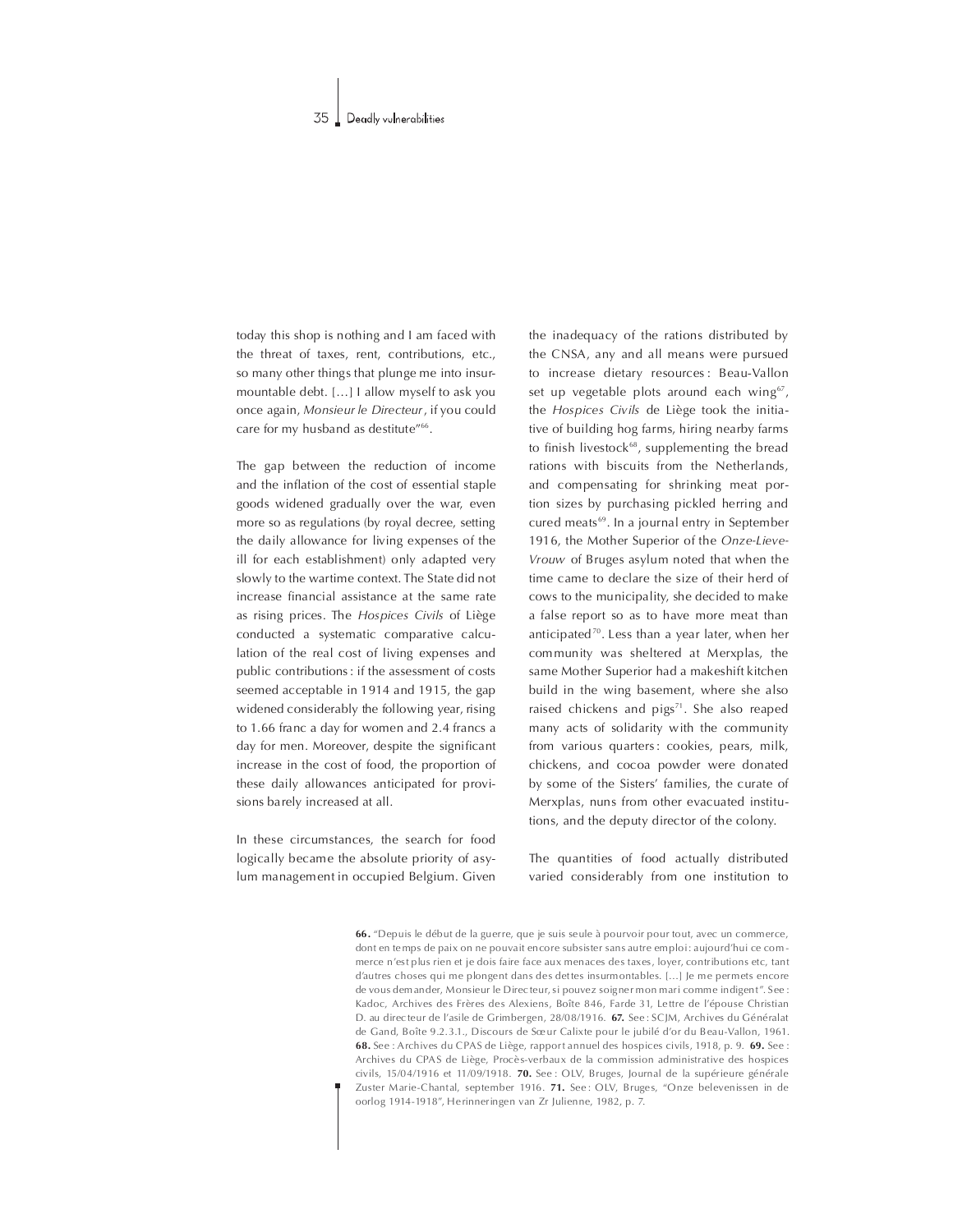another. Saint Alphonse in Ghent was an institutional home for about a hundred well-off psychological patients. The surviving summaries of receipts and expenses show the effort that the congregation of the Brothers of Charity put into keeping a diversified diet for its population (which, given its size, probably suffered less than others). The amount spent on wine certainly began to decline in 1914, but it was not until 1917 that it disappeared from boarders' diets. But the institution managed to supply itself with meat throughout the occupation. Poultry disappeared in favor of canned or smoked meats, which took greater prominence in the diet.

The number of patients in the Merxplas Colony led to particularly strict rationing. An account from a Sister of Charity from Bruges reveals that in 1917, "people in the colony had to content themselves with 75 grams of bread a day ! The misery became terrible: you'd see men rummaging in the grass looking for something to eat. And as the number of refugees rose, rations declined" $72$ . As to the rations reserved for the psychiatric patients, in January 1918 a nun from Onze-Lieve-Vrouw mentioned "a tray of chicory, 300-350 grams of rye bread, a thin soup for dinner and a somewhat thicker soup for supper"<sup>73</sup>. A sister of the same order even remembered that

"the bread is mostly made of corn and rationed at half a loaf per person, which represents five slices and a heel for the whole day.  $[...]$  So, it is quite far from being enough for a good stomach. In case of death (and there were forty or so), a half-loaf was removed from the rations the very same day. [...] We drank black coffee that we made with roasted acorns. (Not bad when that is all there  $is)^{n74}$ .

Restrictions were also drastic in the Hospices Civils of Liège : the share of mixed bread (half wheat, half rye) increased considerably, from 51.5% in 1914 to 94.4 % in 1918<sup>75</sup>. Furthermore, the production, and thus consumption, of beer was suspended in February 1916, due to the lack of primary materials. A thorough study of administrative commission records has made it possible to use extant references between July 1916 and December 1918 to reconstruct changes in the ration of (brown) bread distributed to all hospitalized destitute people, and more importantly, to grasp several points of tension that are revealing of psychiatric institutions' situation in occupied Belgium. For one thing, the asylum population of Liège (of the Hospice des Insensés and the Sainte-Agathe asylum) is generally included in the entire hospitalized population, except for a decision in April 1916 that specified

72. "[...] les colons de vaient se contenter de 75 grammes de pain par jour ! La misère devint terrible : on voyait les hommes fouiller l'herbe pour y trouver quelque chose à manger. Et à me sure que le nombre de réfugiés augmentait, la ration diminuait". See : Anima Una, p. 158. 73. "[...] une gamelle de chicorée, 300 à 350 grammes de pain de seigle, une soupe mince au dîner et une soupe un peu plus épaisse au souper". See : OLV, Bruges, Journal de la supérieure générale Zuster Marie-Chantal, 1/01/1918. 74. "[...] le pain est essentiellement fait de maïs et rationné à un demi-pain par personne, cela représ ente 5 tranches et une croûte pour toute la journée. [...] Donc, c'est bien loin d'être suffisant pour un bon estomac. En cas de décès (et il y en a eu une quarantaine), un demi-pain est retiré de la ration le jour même. [...] On buvait du café noir que nous faisions avec des glands torréfiés. (Pas mauvais quand on n'a rien d'autre)" [translation by the authors]. See : OLV, Bruges, "Onze belevenissen in de oorlog 1914-1918", herinneringen van Zr Julienne, 1982, p. 6. 75. See : Archives du CPAS de Liège, rapports annuels des hospices civils, 1914 - 1918.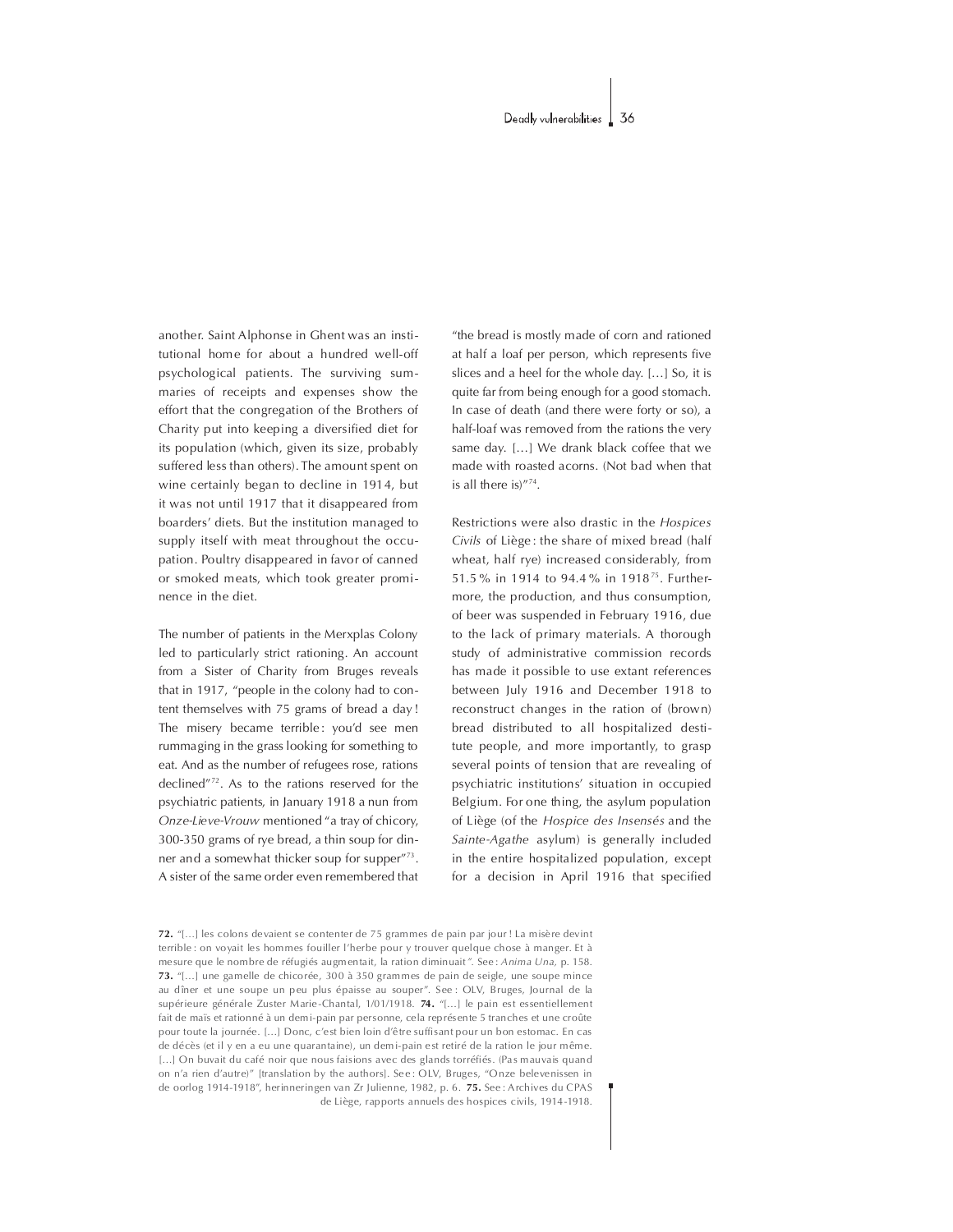that a supplement of 100 grams of bread was to be granted to the mentally ill to "stand in for the temporary absence of potatoes $176$ . Apart from this temporary measure, the asylum population proved to be nearly invisible in the discussions of the administrative commission in charge of public care institutions, known collectively as *hospices*. On multiple occasions, moreover, the determinations of precise rations specified that an appreciable supplement be given to orphans $77$ . The favorable treatment accorded to destitute children is indeed typical of WW I-era provisioning practices. Lastly and most importantly, these figures manifest the tensions that existed between various authoritative bodies, in this case the Commission des Hospices and the provisioning committees. Either the former bent to the restrictions of the latter, or it broke away from them. Thus on 17 February 1917, only 14 days after setting the bread ration at 400 grams for the hospitalized (and 500 grams) for orphans), the commission said it was forced to suddenly reduce it to 300 grams "as a consequence of the considerable reduction of the quantities of flour supplied weekly to the hospices by municipal provisions"78. And yet between March and June 1918, the commission decided to keep the ration at 333 grams and strongly emphasized the fact that the

CNSAhadonlyanticipated250grams.Thanks to a strategy consisting of incorporating crumbled biscuits from the Netherlands into bread dough, in a proportion of one-quarter crumbs to three-quarters flour<sup>79</sup>, the Hospices Civils of Liège could raise the rations higher than planned at the national level.

Here, a question arises which we consider to be of fundamental importance : what leeway existed for the bodies responsible for such institutions in a context of severe food crisis? In other terms, who in occupied Belgium was aware of the risks facing the asylum population and who actually tried to improve their living conditions? A letter dated 22 September 1915 coming from the Commission des Hospices Civils de Tournai cleared itself of all responsibility and clearly defined the boundaries of competence in this domain. In response to a request by Monseigneur Van Rechem, who had requested an increase in the living allowance for the mentally ill, elderly, and orphans in the care of the Sisters of Charity, the commission replied that it had "decided to increase by 10 centimes the living expenses of the endowed of all categories placed in the establishment of the sisters of Charity in Tournai at the expense of the Administration des Hospices,

76. "[...] de suppléer autant que possible à l'absence momentanée de pommes de terre". See : Archives du CPAS de Liège, Procès-verbal de la Commission administrative des hospices civils, 8/0 4/1916. 77. Moreover, in October 1917, it would grant a 15 gram ration of sugar to all hospitalized patients, and 20 grams for orphans. See : Archives du CPAS de Liège, procè s-verbal de la réunion de la commission administrative des hospices civils de Liège, 13/11/1917. 78. "[...] en suite de la réduction considérable des quantités de farine fournies hebdomadairem ent aux hospices par le ravitaillem ent communal". Se e : Archives du CPAS de Liège, procès-verbal de la Commission administrative des hospices civils, 17/02/1917. As a point of information, in February 1918, a ration of 300 grams of bread per day was set in France "in conformity with ministerial instructions". See: I. von Bueltzingsloewen, L'asile d'aliénés du Rhône, p. 131. 79. See : Archives du CPAS de Liège, procès-verbal de la commission administrative des hospices civils, 22/06/1918.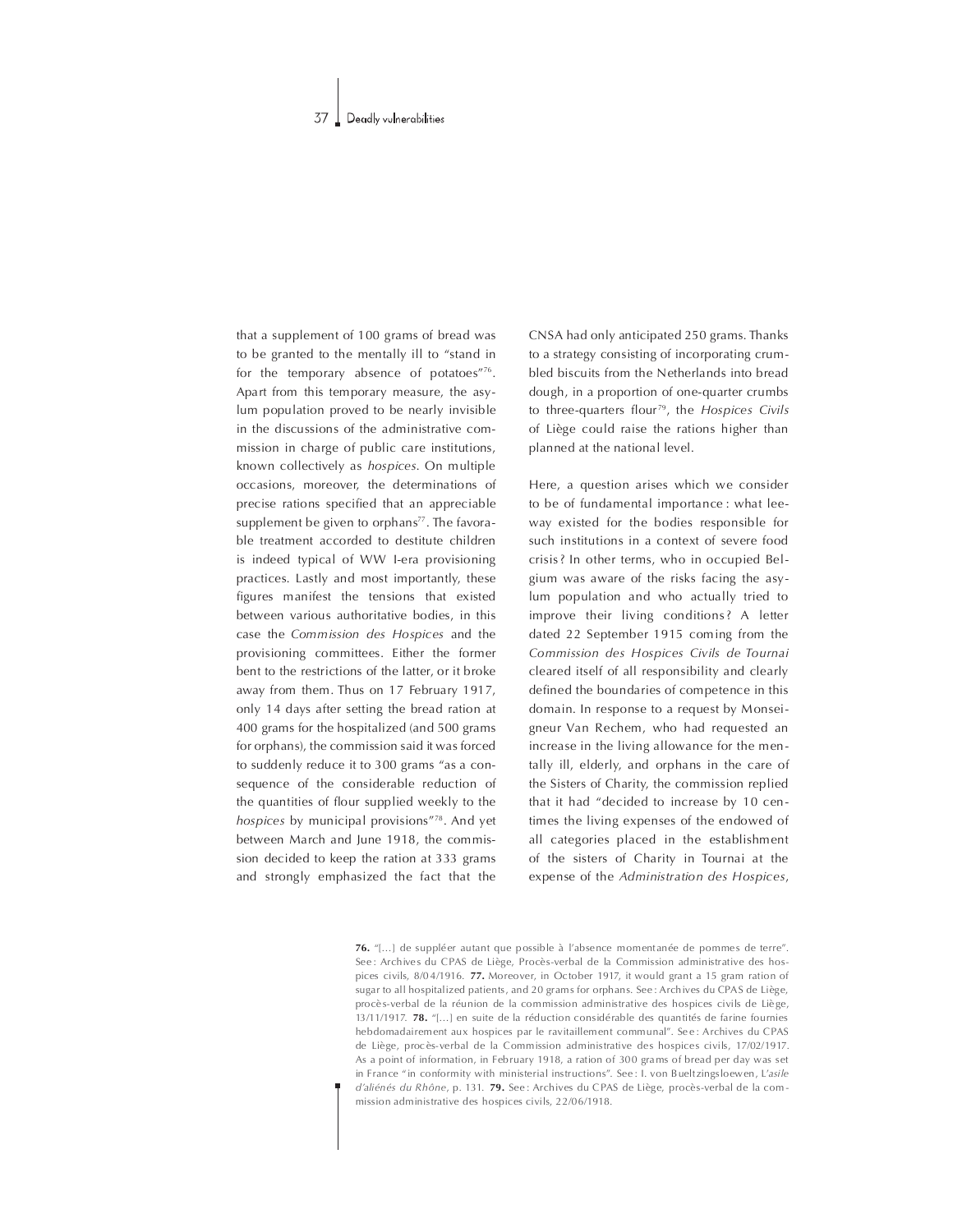with the exception of the mentally ill whose costs fall to the state, the province, and the provincial common fund"<sup>80</sup>. The situation at Merxplas was more complicated when it came to putting competencies into practice, in that responsibility was shared between the management of the evacuated asylums and the colony itself (in the person of Stroobant). In the summer of 1917, Vrints, director of the colony's medical service, deplored the unequal distribution of food between the various communities housed on the site and the high mortality rate of patients from Tournai asylum. As colony director, Stroobant denied all responsibility in the matter<sup>81</sup> and in February 1918 even considered to stop provisioning the populations from other asylums sheltered in Tournai. After all, according to the system that was ultimately never implemented, each evacuated asylum would have had to take charge of its own provisioning<sup>82</sup>. The administrators of institutions thus regularly passed on responsibility higher up the chain.

At the national level, the CN SA defined a whole series of systems of exceptions. The commission planned, as mentioned earlier, extra rations for two categories of people: children (including the mentally handicapped $6^{82}$  and people suffering from tuberculosis<sup>84</sup>. In June 1918, the planned ration of bread was 260 grams a day, but 400 grams for mentally handicapped children and the tubercular<sup>85</sup>. In February 1918, after much procrastination, the CNSA did grant a supplemental ration to prisoners in Belgian prisons<sup>86</sup>. But no privilege was ever granted to patients in psychiatric institutions. According to the archives of the CNSA's provincial committees, the organization was reticent to look after asylums, which it considered to be the domain of the occupier, because it had taken the place of the Belgian State<sup>87</sup>. One might moreover be tempted to think that since the CNSA was dominated by the Liberal bourgeoisie, it might have been little inclined to support psychiatric institutions that were still predominantly Catholic, but the archives we consulted pro-

80. "[...] a décidé de majorer de 10 centimes l'entretien des pourvus de toute catégorie placés dans l'établissem ent des sœurs de la Charité à Tournai aux frais de l'Administration des Hospices : à l'exception des Aliénés dont la charge incombe à l'État, à la Province et au Fonds commun provincial". See : SCJM Correspondance de la Maison de Tournai, Lettre de la Commission des hospices civils de Tournai à Mgr. Van Rechem, 22/09/1915. 81. SAB, Beveren, Archief van rijksweldadigheidskolonie Hoogstraeten-Merksplas-Rekem-Wortel, box 3320. 82. See : Archief Psychiatris ch Ziekenhuis Onze-Lieve-Vrouw te Brugge, Journal de la supérieure générale Zuster Marie-Chantal,  $10/02/1918$ ;  $23/02/1918$ . 83. On this topic, see : I. BAUDINE. Le mouvement de la protection... **84.** The Tournai hospital daily journal declared that "starting in the month of October [1916], we were able to pay for a good supplement for the children. Staples, fats, etc. Later another supplem ent for people susce ptible to tuberculosis". See : SCJM, Journal de la maison de Tournai, October 1916. 85. See: SAB, Archives de la Guerre. Comité de secours belge dans le camp des prisonniers de guerre à Hamelen, Boîte 50, Réunion des délégués des Comités provinciaux, 20/06/1918. 86. In this instance, ordinary prisoners received an additional ration of 70 grams of bread (the equivalent of 25 % more) and furthermore, political prisoners benefitted from a "special provision (biscuits or other staples)". See : SAB, Archives de la Guerre. Comité de secours belge dans le camp des prisonniers de guerre à Hamelen, Boîte 49, Réunion des délégués des Comités provinciaux du 14/02/1918. 87. "These establishments belong to the state and consequently the attitude that we have thus far adopted toward the German authorities is that they should procure the food necessary to their needs". See : SAB, Archives de guerre, Comité National de Secours et d'Alimentation (CNSA),Boîte156,RéuniondubureauduComitép rovincialdAnvers,26/02/1915.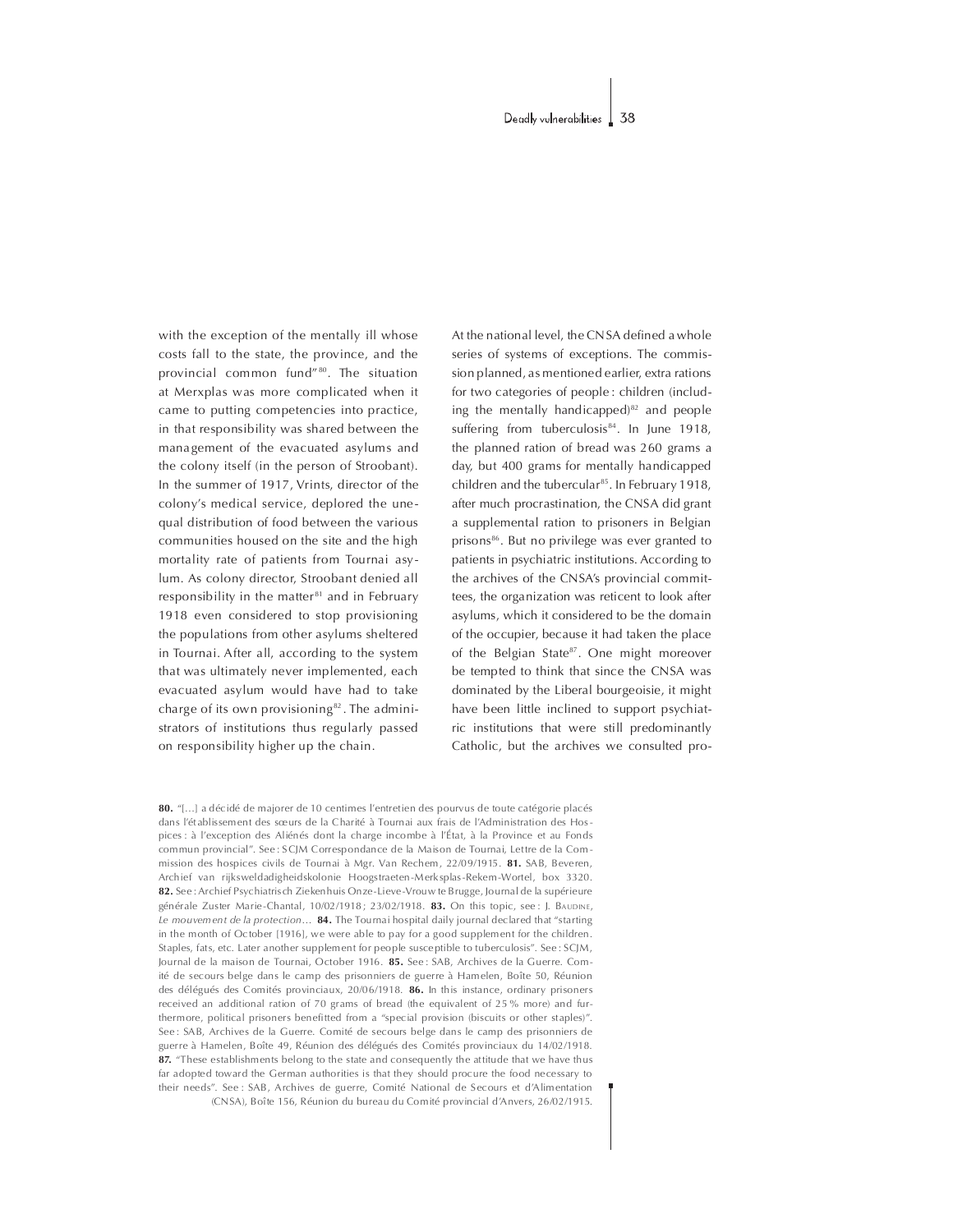vide no evidence for this interpretation, given that the civil asylums of Liège barely received more largesse than private institutions.

The CNSA adopted a principle of considering psychiatric patients as individuals like anyone else and thus did not acknowledge any particular frailty in them. In a letter of 8 March 1916, the president of the CNSA's executive committee, Janssen, informed the Commission for Relief in Belgium "that following an endeavor by Mr. Dom, Director General of Charities, we have given instructions to the Provincial Committees of Namur and Antwerp so that the mentally ill hospitalized at Dave and Merxplas will be provisioned to the same extent as the rest of the Belgian civilian population"88. Going any further was out of the question: the provincial committees vehemently opposed granting extra rations to asylums and insisted that provisioning would pass through local committees. In the competition among populations vying for aid, asylums that often took in patients from other provinces were not ranked high among the provincial committees' priorities<sup>89</sup>. Unlike its treatment of other marginal and/or vulnerable populations, the CNSA never committed to

a specific policy concerning asylums<sup>90</sup>. Further evidence can be found in the negative response given to the director of Glain asylum (with about 60 boarding patients), who in March 1917 submitted a request for supplementary rations for some of his patients and nurses in situations of difficulty<sup>91</sup>. Two weeks later, the president of the provisioning committee of the district of Liège (of provincial-level authority<sup>92</sup>) retorted: "We must not transgress, in favor of anyone at all, the rules of rationing that are imposed on us by the present necessities because, now more than ever, the shortage of our stocks gives us a pressing duty to distribute the little that we have equally among all"93.

Henry Dom, director general of charities, had an entirely different attitude. He quickly became aware of the difficulties asylums encountered in acquiring provisions for their patients. In the summer of 1915 he started regularly (but vainly) calling on the CNSA and its provincial committees to grant extra rations to asylums. In August 1916 he directly addressed the management of institutions and enjoined them to conduct a monthly weighing of their patients, given "the presence of difficulties currently presented

88. "[...] qu'à la suite d'une démarche de Mr. Dom, Directeur Général de la Bienfaisance, nous avons donné des instructions aux Comités Provinciaux de Namur et d'Anvers pour que les aliénés hospitalisés à Dave et à Merxplas soient ravitaillés dans la même mesure que la population civile belge". See: SAB, Archives de guerre, Comité National de Secours et d'Alimentation (CNSA). Boîte 156, Lettre de Janssen à la Commission for Relief in Belgium. 23/03/1916. 89. In fact, the Flemish provinces took in a large share of the mentally ill from Brussels and Wallonia, since most of the asylums were located in the northern part of the country. 90. This moreover further complicates the historian's task, since the asylum population does not appear in a specific way in the archives. 91. See: SAB, Liège, Archives du Comité de secours et d'alimentation de la province de Liège, I. 793, Lettre du directeur de l'asile de Glain, 14/03/1917. 92. B. Dumont, Guide des fonds et collections des Archives de *l'Etat à Liège*, Liège, 2014. **93.** "[...] nous ne devons pas transgresser en faveur de qui que ce soit les règles de rationnement qui nous sont imposées par les nécessités présentes car, plus que jamais l'insuffisance de nos stocks nous fait un devoir impérieux de répartir également entre tous le peu dont nous disposons". See : SAB, Liège, Archives du Comité de secours et d'alimentation de la province de Liège, l. 793, Lettre du comité de ravitaillement de Liège au directeur de l'asile de Glain, 14/03/1917.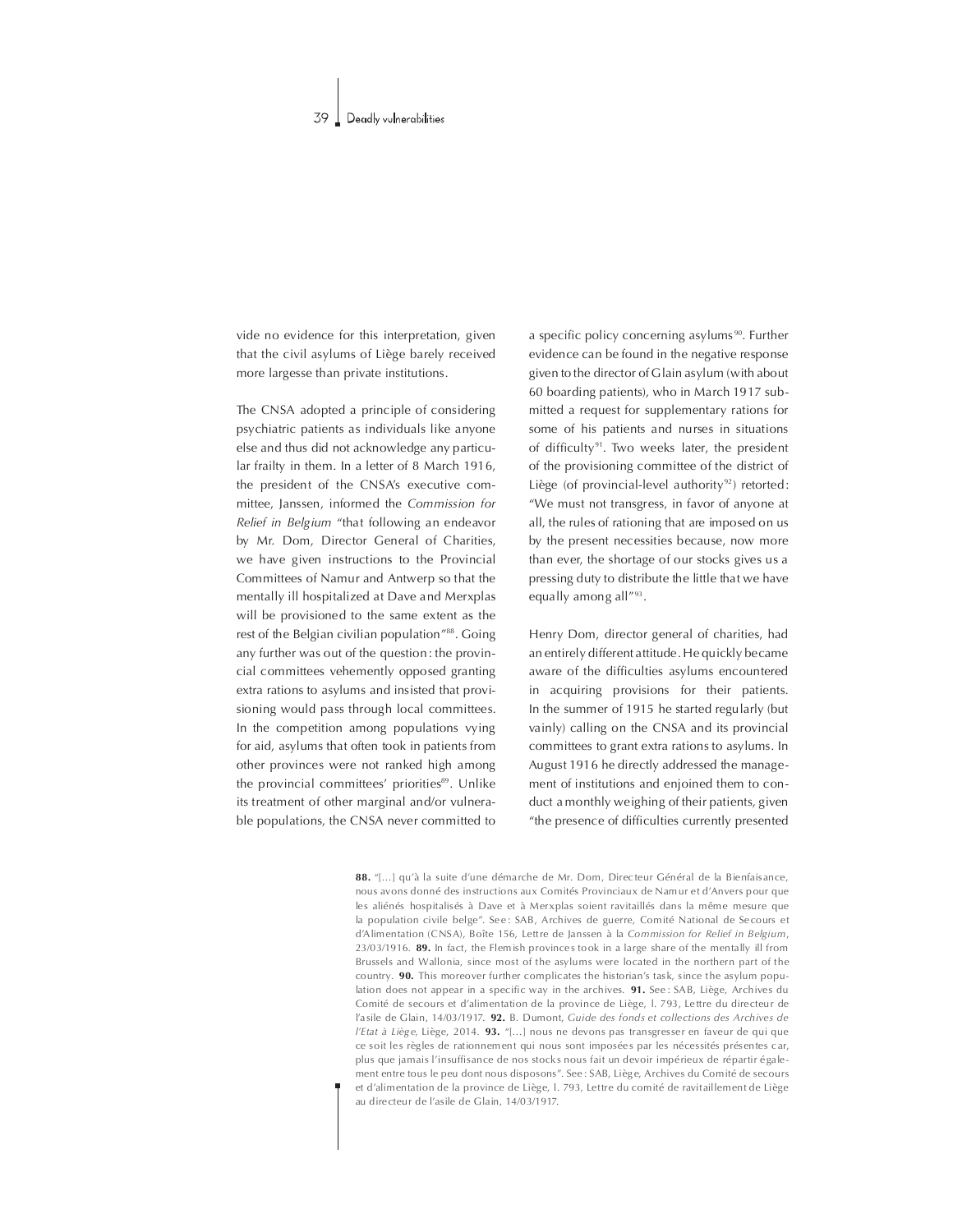by the human diet"<sup>94</sup>. This, Dom wrote, was to "assess the importance of dietary deficiencies, should there be any  $[...]$ . Analysis of the diet [...] will bring us to seek a common agreement on the means to remedy a situation that, left to our own resources, you could only deplore and endure<sup>"95</sup>. However, asylum management seems not to have pursued the project with much zeal: intervals between weighing sessions soon lengthened. It appears that the plan was never systematically applied, since there is no trace of weight checks in the consulted archives.

Henry Dom continued to intervene regularly, especially in favor of an increase in living expense allowances, even if these efforts were less and less fruitful. Following the March 1917 division of the Ministry of Justice, asylums for the mentally ill seem to have become a low priority. Faced with the serious liquidity problems experienced by the Sisters of Notre-Dame of Bruges in spring 1917, Henry Dom seemed resigned : although the living allowance was not enough to cover the cost of dietary needs, one sister reported that Henry Dom said that "it would be difficult to get a new royal decree for that *[i.e.* a raise in the daily allowance] but that after the war, we will be indemnified"<sup>96</sup>. Mentions of psychiatric institutions stop entirely in the ministerial archives dating to 1917 and 1918, except those concerning the distribution of living expenses for Walloons who ended up in Flemish territory after the war began $97$ .

On local territory, makeshift solutions were sometimes arranged. While the administration of the Hospices Civils of Liège was mixing flour and biscuits, the director of the Notre-Dame of Bruges asylum asked the provisioning committee in December 1914 "to have a share of wheat or rye to feed our 600 mouths"<sup>98</sup>. After much discussion, the Saint-Servais asylum obtained in 1917 "a slight supplement of staples like the equivalent of a soup kitchen $\frac{999}{9}$  from the Namur provisioning committee. "Beyond that, we only received from the Committee the strict and parsimonious rations distributed to the public", added the asylum's memoir of the war years<sup>100</sup>. As for Merxplas, its admini-

94. "[...] en présence des difficultés que présente actuellement l'alimentation humaine". See : KADOC, Archives des Frères des Alexiens, Boîte 906, Farde 2, Lettre de Henry Dom au directeur de l'asile des aliénés à Grimbergen,  $18/08/1916$ . **95.** "[...] d'apprécier le cas échéant l'importance du déficit alimentaire [...]. L'analyse du régime alimentaire [...] nous amènera à rechercher de commun accord le moyen de remédier à une situation que, livré à vos seules ressources, vous ne pouvez que déplorer et subir". Se e : Archives du Beau-Vallon, Main Courante, Lettre du Directeur Général de la bienfaisance à la directrice de l'asile du Beau-Vallon, 18/08/1916. 96. "[...] qu'il serait difficile de faire pour cela [augmenter le prix de la journée] un nouvel arrêté royal mais qu'après la guerre, on nous indemnise rait". Se e : OLV, Bruges, Journal de la supérieure générale Zuster Ma rie-Chantal, 4/05/1917. 97. See: State Archives of Belgium, Beveren, Archief van rijksweldadigheidskolonie Hoogstraeten-Merk splas-Rekem -Wortel, box 3220, Lettre de la direc tion de la bienfaisance du ministère de la Justice flamand à Stroobant, 7/03/1918. **98.** "[...] pour avoir une part de froment ou seigle pour nourrir nos 600 bouches". See : OLV, Bruges, Journal de la supérieure générale Zuster Marie-Chantal, 14/12/1914. 99. "[...] léger supplément de denrées comme équivalent à la soupe populaire". See : SCJM, Archives du Généralat de Gand, Dossier 9.2.3.2.3, Compte-rendu des événements ayant af fecté l'asile durant la guerre 1914-1918. 100. "En dehors de cela, on n'y reçut du Comité que les strictes et parcimonie uses rations distribuées au public". See : SCJM, Archives du Généralat de Gand, Dossier 9.2.3.2.3, Compte-rendu des événements ayant affecté l'asile durant la guerre 1914-1918.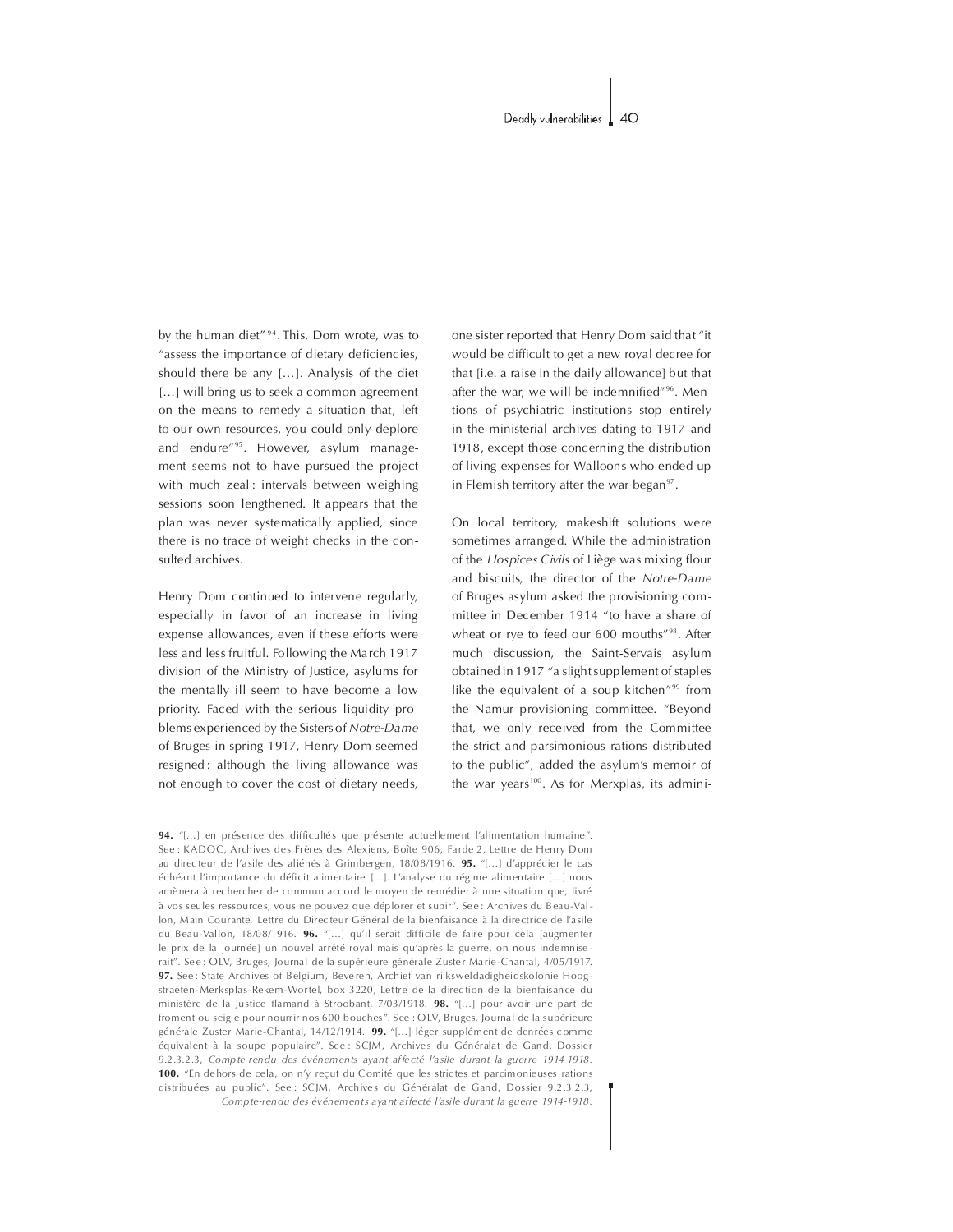stration made repeated appeals to a variety of Belgian and German authorities in order to obtain preferential provisions for evacuees $101$ . The main objective was to avoid disorder and riots. Henry Dom wrote in January 1916, that "the lack of food could provoke movements of revolt in this population containing dangerous elements that could be difficult to suppress"<sup>102</sup>. These efforts were periodically successful : in the case of the Onze-Lieve-Vrouw of Bruges asylum, evacuated to Merxplas, a visit by a German doctor in September 1917 led to an increase in potato rations<sup>103</sup>; in January 1918, the Antwerp provisioning committee finally accepted sending more food to asylums of mental patients considered to be in exile<sup>104</sup> and took the actual population into consideration (its population had surpassed the number of town residents in 1917). Whether crowned with success or failure, these individual efforts attest to the absence of an overarching policy and to the increasingly blatant disinvestment of central authorities concerning the problem of provisioning the country's asylums.

# Aggravating circumstances

The perilous imbalance between price inflation and the eroding financial means of Belgian wartime asylums was aggravated by a string of occupation-related factors. First of all, the many transfers of asylum populations between institutions had numerous repercussions on patients' living conditions. For one thing, the means of transportation were frequently an ordeal for displaced people, whose increasing frailty led to a particularly high mortality rate. For another thing, the flood of additional people put pressure on the already delicate provisioning systems of the host institutions. Even if most asylums had stocks of food and coal in 1914, the arrival of these new populations rapidly emptied the attics and basements. The situation got worse year by year, especially since the asylums opened their doors to populations of many kinds. The post-war accounts of the Sisters of Charity put particular stress on the hospitality that several of their facilities offered : Lokeren asylum took in about 50 elderly people (from Cortemarck) and 20 disabled children from the Sainte-Croix asylum in Bruges in 1917<sup>105</sup>; the Asile d'aliénées de Saint-Trond provided meals to 300 people in need<sup>106</sup>; in early 1918 approximately 30 elderly French people were evacuated to Saint-Servais from the Hospice des Balances in Salzinnes<sup>107</sup>; the Tournai home took in women "temporarily transferred from the old-people's home" from August 1918 to June 1919. Although care for these addi-

101. The Merxplas authorities thus directly addressed themselves to Maximilian von Sandt, president of the civil administration, when he came to visit the colony in March 1915. See : State Archives of Belgium, Beveren, Archief van rijksweldadigheidskolonie Hoogstraeten-Merk splas-Rekem-Wortel, box 2358, Rapport du directeur adjoint de Merxplas, Marchand à Stroobant, 21/03/1915. In September 1917, doctor Clerck of the colony addressed the German civil commissioner of Turnhout to get rations of non-skim milk. See: Journal de Bruges, 20/09/1917. 102. "Le défaut de nourriture peut provoquer dans cette population renfermant des éléments dangereux des mouvements de révolte qui pourraient être difficilement réprimés". See : SAB, Archives de guerre, Comité National de Se cours et d'Alimentation (CNSA), Boîte 950, Lettre du Directeur Général de la Bienfaisance au CNSA, 26/01/1916. 103. See : O LV, Bruges, Journal de la supérieure générale Zuster Marie-Chantal, 28/09/1917. 104. See : OLV, Bruges, Journal de la supérieure générale Zuster Marie-Chantal, 12/01/1918. 105. Anima Una, p.232-233. 106. Idem,p.66. 107. Idem,p.29.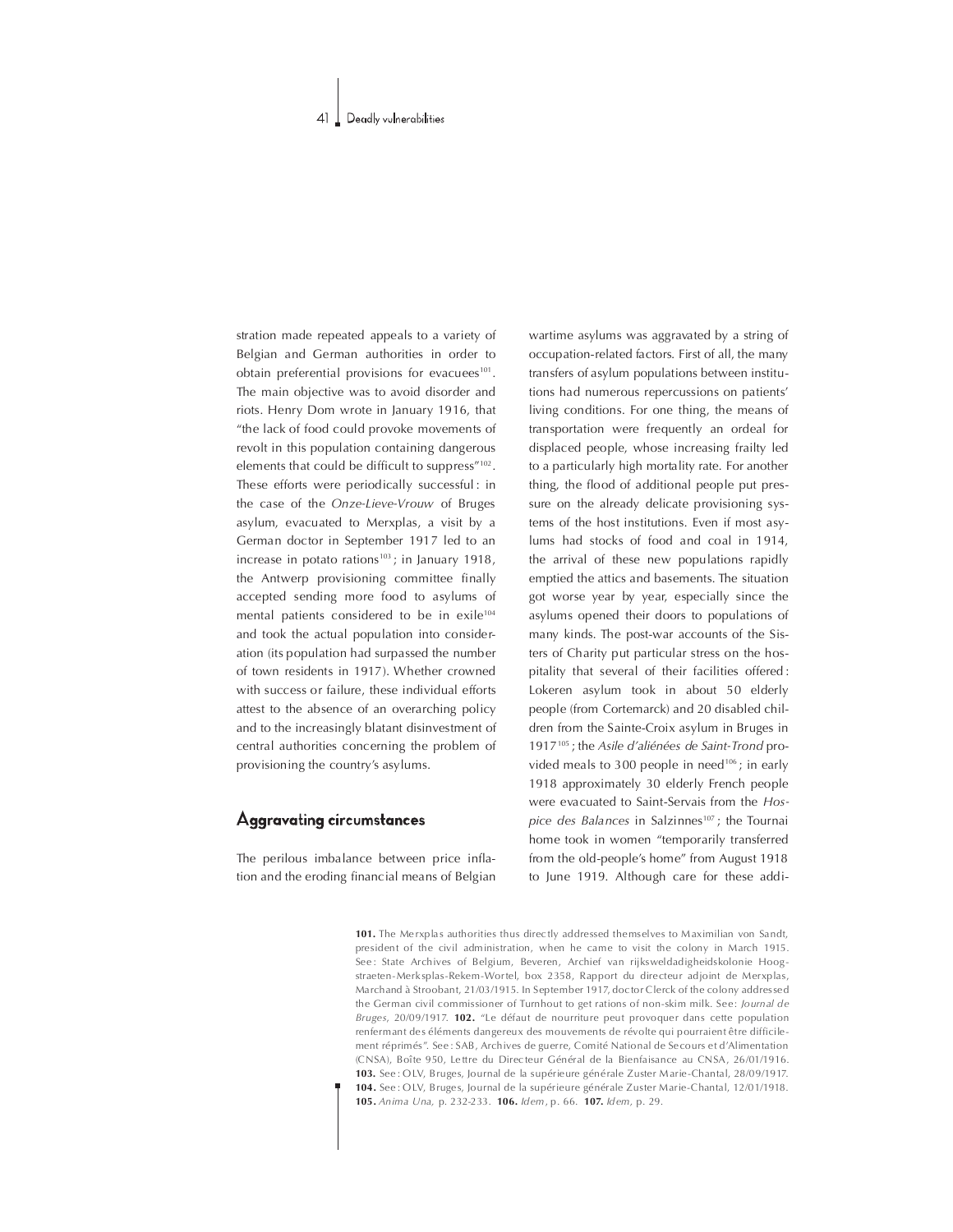tional groups was often covered by a per diem living-expenses allowance, the host institutions were approaching saturation. The Tournai asylum journal reflected this in October 1918: The orphans are in the beer cellar, the little ones in the fruit storeroom. The men have gone down the corridor to the laundry, except for a few who wanted to stay in their wing. Elderly women were already found in the long hallways of the *hospice* ; soon others will join them, the second-class boarders, some sisters, etc."<sup>108</sup>.

The Merxplas Colony was especially marked by the heterogeneity of the populations it had in its care. In addition to wounded soldiers, prisoners, and children of the Ruysselede penitentiary center, it took in a great many mentally ill people, providing only beds and sheets and lacking staff and infrastructure specific to their needs. Evidence of this is found in the handmade mattresses filled with straw or acorns<sup>109</sup>, and the precautions taken by the Sisters of Onze-Lieve-Vrouw of Bruges, who wore a double layer of clothing when they evacuated, and who swaddled their agitated patients with serge sheets, both to restrain them and to bring the sheets to

their new shelter<sup>110</sup>. The institution sometimes only had 24 hours notice of a new convoy's arrival, which barely left any time to make the most basic arrangements. Personnel were not always evacuated in adequate numbers, which led to less oversight of the patients $111$ . Some patients would even arrive without their files : for instance, in December 1916, about 200 French patients arrived at Merxplas in the company of a German military doctor unable to provide their names, let alone their diagnoses<sup>112</sup>. It should be pointed out that in addition to recommending better provisioning of asylums, Henry Dom also took steps to facilitate smooth transfers. In the spring of 1917, the Director General of Charities personally visited the asylums of Bruges to coordinate the arrival of people from three major asylums (Tournai, Mons and Bruges). "Since he cannot give to these various congregations the place they wanted [at Merxplas] to sort the various categories of mentally  $\mathrm{i}$ ll $\mathrm{i}$ <sup>113</sup>, Dom suggested clustering the agitated (to be entrusted to the Dominican Sisters) and the calm and senile (entrusted to the Sisters of Notre-Dame and the Sisters of Charity). Although this plan was probably never put into action, Henry Dom's

108. "Les orphelines sont à la cave à bière, les petites au fruitier. Les hommes sont des cendus dans le corridor de la buanderie, sauf quelques-uns qui voulurent rester dans leur quartier. Dans les longs couloirs de l'hospice se trouvaient déjà les femmes de la vieillesse ; bientôt les autres s'y ajoutèrent. les 2<sup>èmes</sup> pensionnaires, quelques sœurs etc..", Se e : SCIM, Ghent, Journal de la Maison de Tournai, 20/10/1918. 109. See : OLV, Bruges, "Onze belevenissen in de oorlog 1914 -1918", herinne ringen van ZrJulienne, 1982, p. 7. 110. See : O LV, Bruges, Journal de la supérieure générale Zuster Marie-Chantal, 25/03/1917 et Archief Psychiatris ch Ziekenhuis Onze-Lieve-Vrouw te Brugge, "Onze belevenissen in de oorlog 1914-1918", herinneringen van Zr Julienne, 1982, page 2. 111. See especially the discussion on the lack of surveillance following the suicide of a female French patient in January 1917 : State Archives of Belgium (SA B), Beve ren, A rchief van rijksweldadigheidskolonie Hoogstraeten-M erkspla s-Rekem - Wortel, box 3220. 112. See: State Archives of Belgium (SAB), Beveren, Archief van rijksweldadigheidskolonie Hoogstraeten-Merksplas-Rekem-Wortel, box 3220, Lettre de Stroobant à Henry Dom, 3/12/1916. 113. "Comme il ne peut donner à ces différentes congrégations la place voulue [à Merxplas] pour classer les différentes catégories d'aliénées". See: OLV, Bruges, Journal de la supérieure générale Zuster Marie-Chantal, 15/03/1917.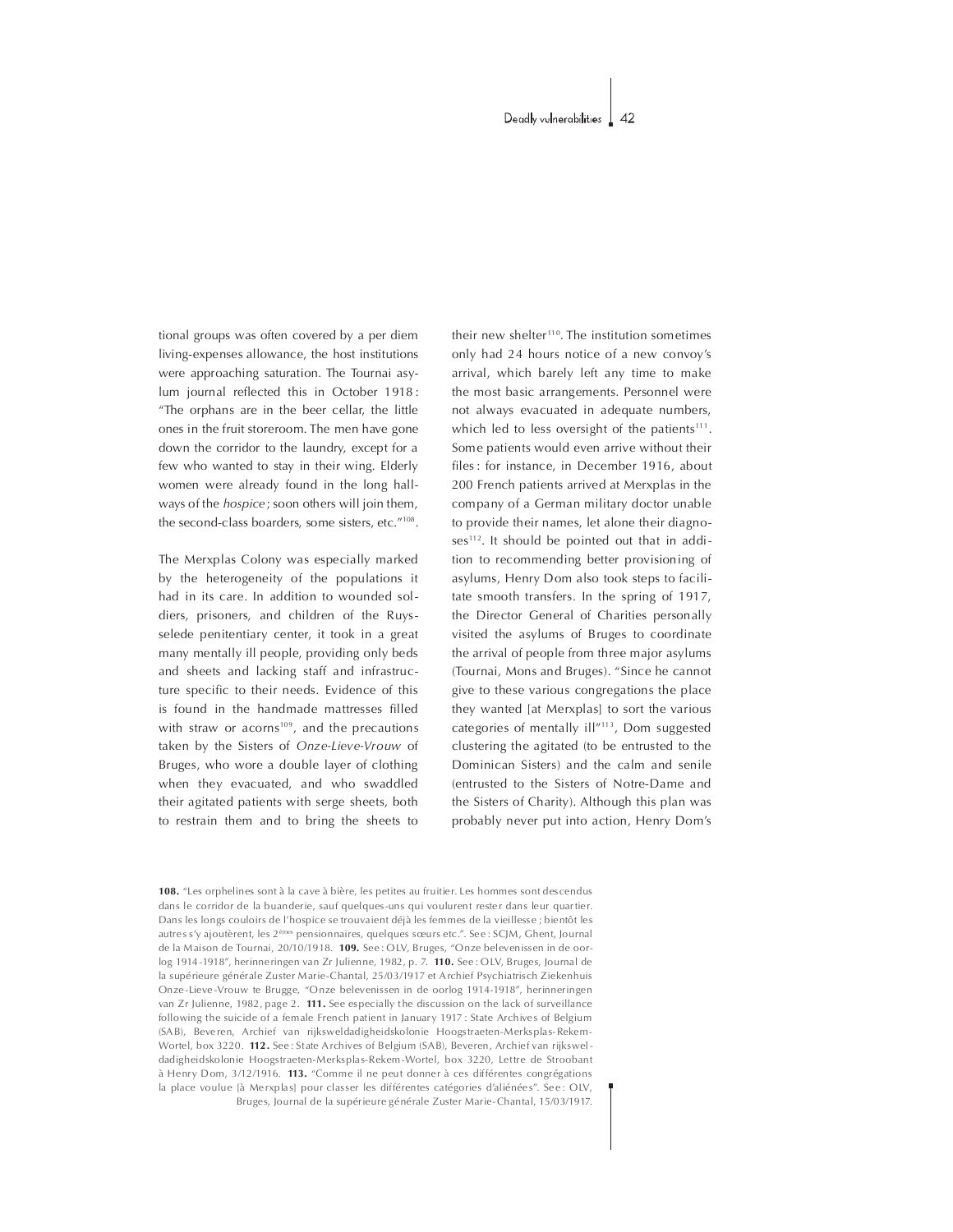involvement in organizing psychiatric population transfers is particularly noteworthy. All the more so as the director general paid regular visits to the evacuated populations and headed an initiative in 1918-1919 to arrange their return to their original institutions<sup>114</sup>.

In addition to population movements provoked by the invasion, the context of occupation directly and materially affected the living conditions of the mentally ill. On top of requisitions of livestock and food supplies, the seizure of mattresses and copper (and thus pipes) compromised both patient comfort and their very care (which at the time consisted mainly of bedrest and balneotherapy). Coal rationing (which was managed directly by the occupier through the Kohlenzentrale) also took on capital importance for the asylums, whichused coal for heating, electricity, and operating the baths that were used continuously and in number for sanitary and therapeutic purposes<sup>115</sup>. In 1917, the heat could no longer be kept at the desired level at Geel, which housed more than 2000 people during the four years of occupation<sup>116</sup>. Coal was especially hard to come by at Merxplas. The Sisters of Charity and their most able-bodied patients gathered wood<sup>117</sup>; the Sisters of Onze-Lieve-Vrouw of Bruges dried bricks of mud and clay soil<sup>118</sup>.

In response to this practice, director Stroobant rationed clay removal by distributing a limited number of "earth coupons" to the various institutional groups housed there<sup>119</sup>.

Requisitions made by the German authorities certainly reveal no particular indulgence for psychiatric institutions. Without being able to speak of a clearly legible policy concerning the mentally ill on the part of the occupiers (an absence probably unrelated to the incompletion of the preserved archives), there is no question that care for asylum residents was not among their concerns. Moreover, the policy of exclusion in Germany led to an abnormally high death rate in psychiatric patients there as well, and this disregard is also perceptible in occupied Belgium. While general hospitals were exempted from the 1917 wool requisitions, the military doctor of Turnhout refused to grant the same favor to the Geel colony, "because they are the mentally  $\mathrm{i}$ ll"<sup>120</sup>. This attitude is also typical of the Kartoffelversorgungsanstalt, which in January 1917 required Merxplas to deliver nearly a third of its stock of potatoes.When they protested, the German organization responded that "the provisioning of Merxplas colony should be qualified as excessively favorable, so there is no grounds for complaint" $121$ . Coupled with the crowding

114. See: OLV, Bruges, Journal de la supérieure générale Zuster Marie-Chantal,  $10/01/1919$ . 115. In 1920, 28 Belgian asylums (about half or the total number) consumed about 9000 metric tons of coal annually. See: SAB, Ministère de la Justice. Administration de la Bienfais ance et des Prisons, box 167. 116. Archives OPZ-Geel, rapports annuels 1914-1919. 117. Anima Una, p. 159. 118. See : OLV, Bruges, "Onze belevenissen in de oorlog 1914-1918", herinneringen van Zr Julienne, 1982, p. 7. 119. See: OLV, Bruges, Journal de la supérieure générale Zuster Marie-Chantal, 29/05/1918. 120. "[...] daar het geesteszieken zijn". See : Archives OPZ-Geel, Dagboek van Dokter Frans Meeus over de oorlogsjaren vanaf 1915-1918, 9/11/1917. 121. "[...] l'approvisionnement de la colonie de Merxplas doit être qualifié d'excessivem ent favorable, il n'y a donc pas lieu de se plaindre". Se e : SAB, Ministère de la Justice. Administration de la Bienfais ance et des Prisons, Letter of the Kartoffelversorgungsstelle to Stroobant, 23/01/1917.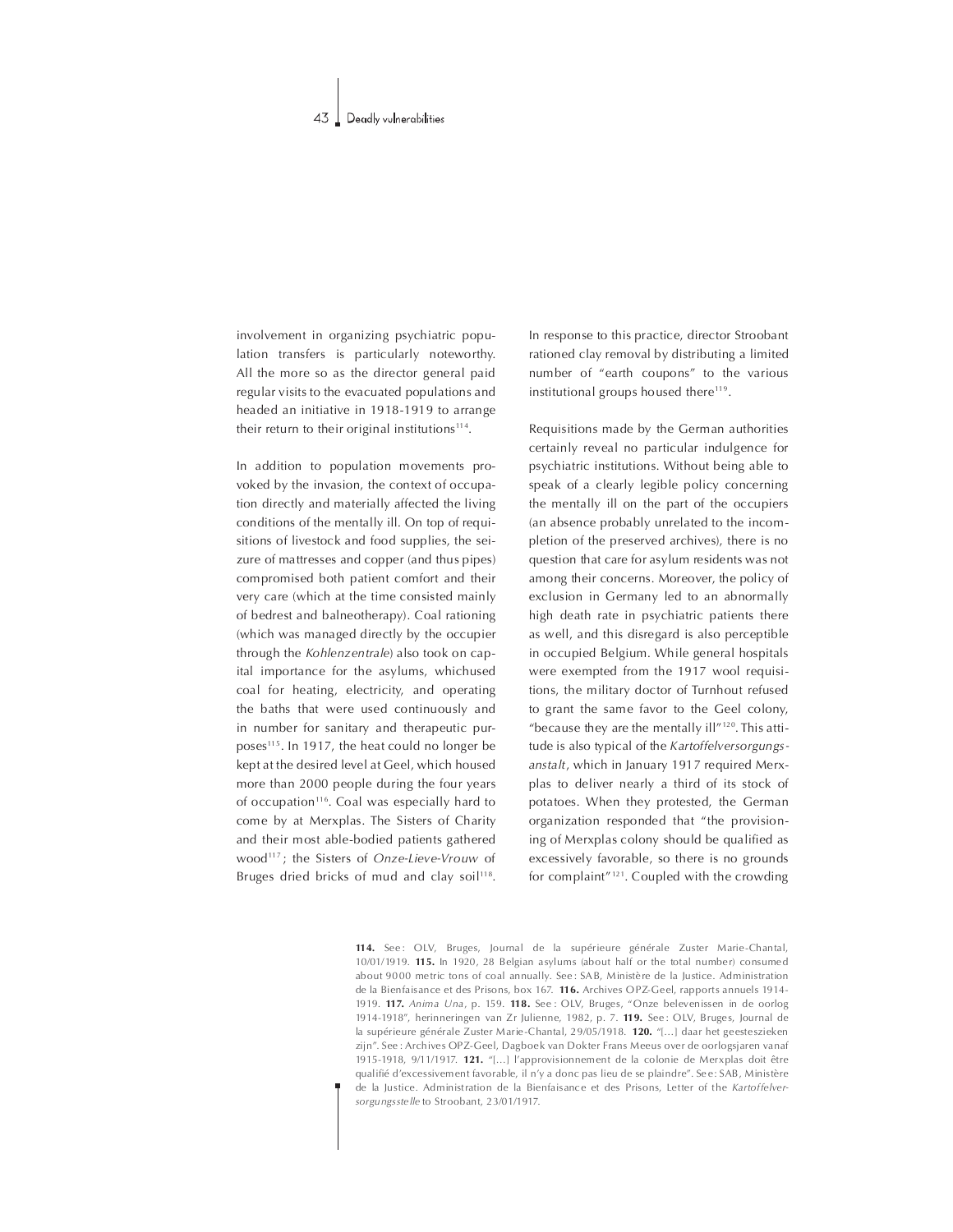of residents (who for the most part were unfit for work $122$ ) and the requisitioning of tools, this measure dealt a fatal blow to the colony's resources, despite the fact that it had been nearly self-sufficient before the war, thanks to its 800 hectares of cultivable land<sup>123</sup>.

The occupier's restrictions of movement in Belgium also hindered the transfer of the bodies of deceased patients. Faced with the prohibitive cost of transportation and burial of their loved ones, some families made painful decisions. So it was that the mother of Nicolas B. resigned herself to never seeing her son again and having him buried on the edge of the Grimbergen asylum : "I shall not alas!, have had the happiness of embracing him one last time before being separated from him forever. [...] If the means of communication and travel had allowed me to go to Grimbergen early enough to contemplate these features so dear one last time, Iwould have moved mountains to do so. Unfortunately, it was unthinkable"<sup>124</sup>.

The occupation also impacted the asylum population in that it weakened the staff. Indeed, asylum employees left for the front as well as experiencing exile. Several members of the domestic staff left Froidmont asylum on 29 July 1914<sup>125</sup>, when the general mobilization was proclaimed. Doctors from some institutions were incorporated into the military medical service. Declining staff numbers, which had already been a structural problem before the war<sup>126</sup>, accentuated the vulnerability of the ill who depended directly on care-givers for food. Their reduced ranks also had an impact on patient treatment, which typically made more frequent use of restraints (which the Organic Regulation of 1874 specified as consisting of confinement to a cell, wrapping in dry or damp sheets, restraining the hands, confinement to one's room, snug wrapping in sheets, or immobilization in tightly bound sheets<sup>127</sup>). This phenomenon (due as much to the reduced staff as the mounting agitation of hungry and frustrated patients) has been proven for Geel colony but was quite likely implemented in most institutions in the country, making patients' living conditions even more difficult.

In many ways the Merxplas Colony was an extreme example concentrating an incomparable number of mentally ill people during the war that powerfully reveals the effects of dietary privation on psychiatric populations. In addition to reliance on donations and various survival strategies, the archives above all reveal great tensions caused by food scarcity.

122. In a note in October 1916, Stroobant estimated that only 3 % of the population would still be able to work in the fields, as the others were too weak or unable to work. See : SAB, Ministère de la Justice. Administration de la Bienfaisance et des Prisons, Boîte 167, Lettre de Stroobant à Henry Dom, 31/10/1916. 123. R.M. BINDER, "The Treatment of Beggars and Vagabonds in Belgium", in Journal of the American Institute of Criminal Law and Criminology, no. 6, 1916 (6), p. 835-848. 124. "Je n'aurai, hélas!, pas eu le bonheur de l'embrasser une dernière fois avant d'en être séparée pour toujours. [...] Si les moyens de communiquer et de voyager m'eussent permis de me rendre à Grimbergen assez tôt pour contempler une dernière fois ces traits si chers, j'aurais fait l'impossible pour y parvenir. Malheureusement, il ne fallait pas y songer." See : Kadoc, Archives des Frères des Alexiens, Boîte 846, Dossier 18, Lettre de la mère de Nicolas B. au directeur de l'asile de Grimbergen, 26/04/1915. 125. See: APBL, Froidmont, Registre des domestiques 1890-1945. **126.** The problem is thus regularly brought up in Parliament. See especially : C. DE BAST, Discours de M. Camille De Bast: Les asiles d'aliénés et les établissements de bienfaisance, Gand, 1912, 127. Moniteur Belge, 2<sup>e</sup> semestre 1874, p. 1664.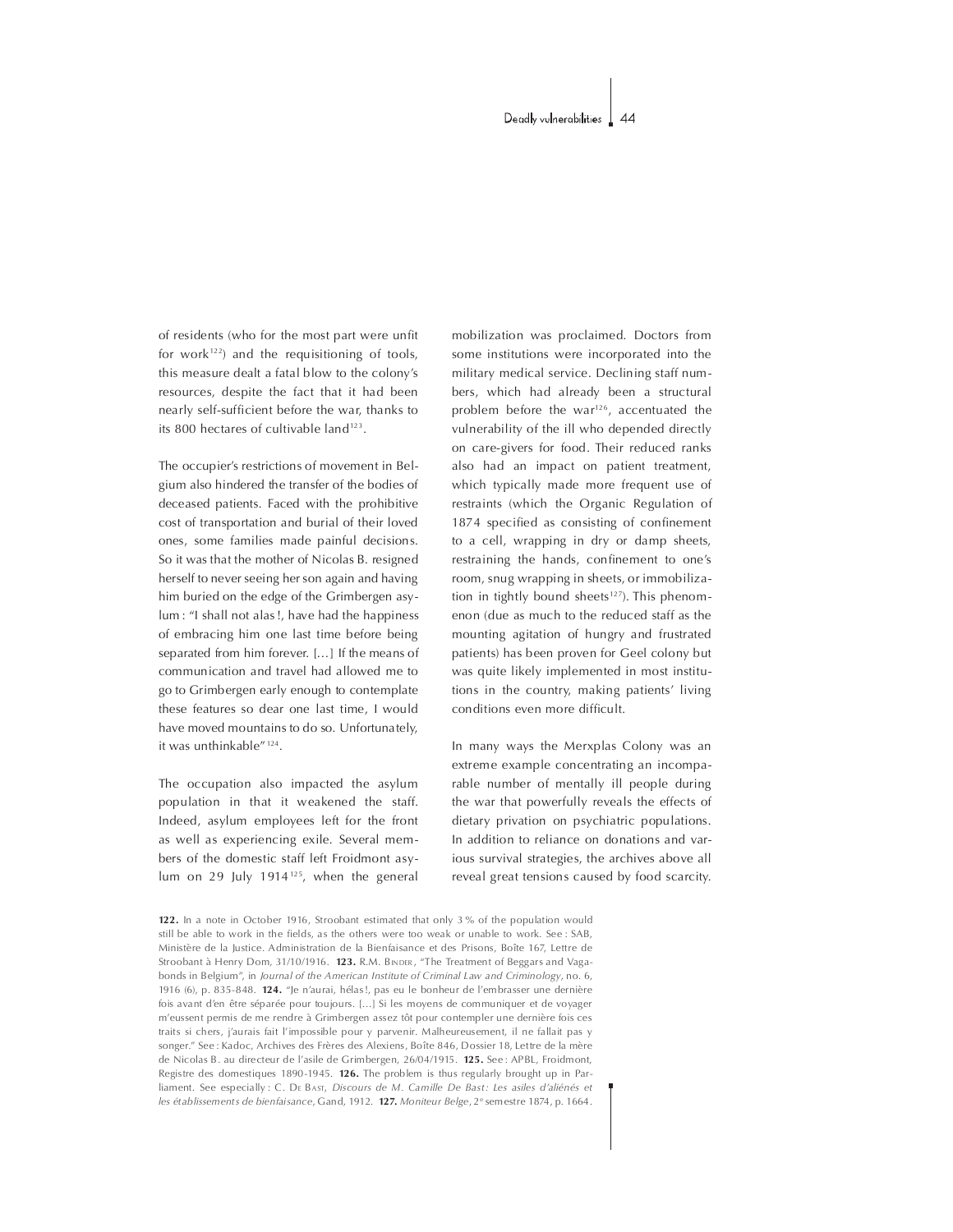| 1915         | 1916                   | 1917         | 1918         | 1919         | 1920 |
|--------------|------------------------|--------------|--------------|--------------|------|
| 150<br>l J J | $\sim$ $\sim$<br>، ، ب | 14 H<br>-415 | 412<br>⊤ ⊥ ∠ | Not provided | 188  |

Table 5: Means of restraint at Geel<sup>128</sup>.

Recollections from after the war thus tell of a strike by "starving colony residents" in April 1916 that was quickly put down by the Germans<sup>129</sup> and acts of violence between men lacking food: "Did not one colony resident kill one of his com rades by jamming scissors down his throat? And that because the poor boy threatened to tell that he had seen him cooking stolen potatoes!"<sup>130</sup> The journal of the Superior of Onze-Lieve-Vrouw of Bruges reported several incidents involving presumed thefts of food : in April 1918, a colony warden wrote a report incriminating a patient of the theft of seven potatoes, Stroobant dismissed the case on the grounds that a mentally ill person cannot be held to blame<sup>131</sup>. In September 1918, a similar case emerged over the secret gathering of acorns intended for feeling chickens and rabbits being raised by the same religious community<sup>132</sup>. These are all signs of a nervousness that reveals the gravity of the dietary situation of asylum populations.

Lastly, the consulted archives attest to the seeming rarity of reactions from the families of mental patients. Only ten letters from the families of deceased patients were kept from the Grimbergen asylum, administered by the Alexian brothers $133$ . These letters indicate the delay in informing families of the death during wartime,<sup>134</sup> but they are above all characterized by a striking absence of any reproach directed at the religious community. They never once challenge the living conditions of their loved ones, or raise the possibility of taking them back. In contrast, most of the letters express thanks for the care provided for their relative. For instance, the wife of Arnaud P., who died in February 1916, wrote : "We will never forget the affectionate care that you lavished upon him with paternal tenderness, especially in his final hours, which you softened with redoubled ardor and solicitude"<sup>135</sup>. Particular attention was accorded to religious guidance : "As I am indeed fearful of not being able to

128. See: Archives OPZ-Geel, rapports annuels 1914-1920. 129. Anima Una, p. 158. 130. "[...] un colon ne tua-t-il pas un de ses camara des en lui enfonçant des ciseaux dans la gorge ? et cela parce que le malheureux garçon l'avait menacé de dire qu'il l'avait vu cuire des pommes de terre dérobées!". See : idem, p.160. 131. See : OLV, Bruges, Journal de la supérieure générale Zuster Marie-Chantal, 17 et 18/04/1918, 132. See : OVL, Bruges, Journal de la supérieure générale Zuster Marie-Chantal, 10/09/1918. 133. This asylum built a few years prior to the war took in about 200 patients, a quarter of whom were boarders. 134. The case of Arnaud P. is extreme : he died a few weeks after the invasion of Belgium in September 1914, but the institution was unable to reach his family. It was only in December 1918 that his son enquired after his father. Called up in the army since August 1914, he was cut off from occupied Belgium for four years. Arnaud P.'s wife, a refugee in England, also only learned of his passing at the end of the war, four years later. See: Kadoc, Archives des Frères Alexiens, Boîte 845, Farde 13. 135. "Jam ais nous n'oublierons les soins affe ctu eux que vous lui prodigât es avec une tendres se paternelle, surtout dans ses derniers mo ments que vous avez adoucis par un redoublement d'ardeur de sollicitude". Se e : Kadoc. Archives des Frères des Alexiens, Boîte 8 47, Dossier 8, Lettre de l'épouse d'Arnaud P. au directeur de l'asile de Grimbergen, 18/02/1916.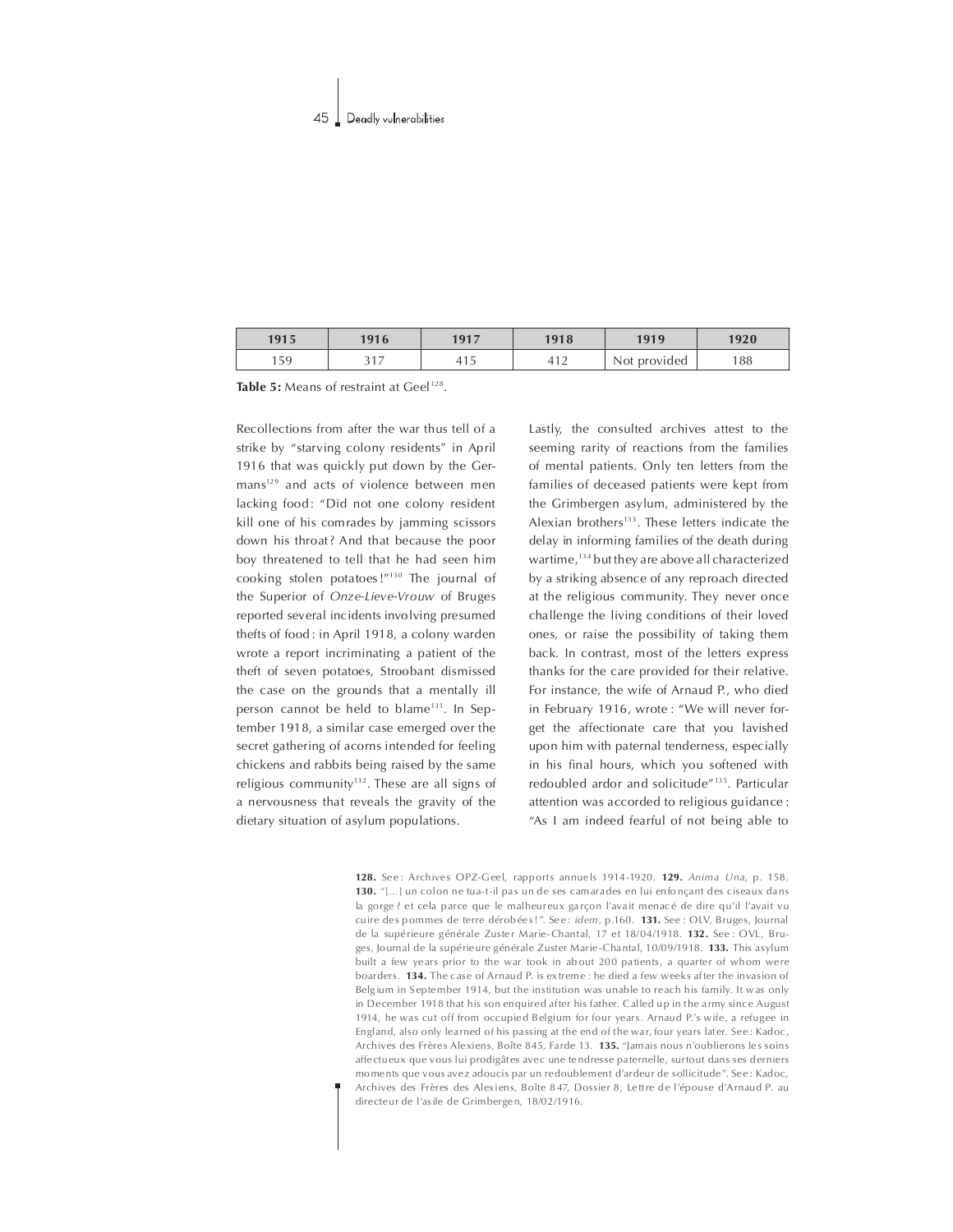preserve my poor husband much longer in life," wrote the wife of Vincent L. in June 1918, "I dare hope, Monsieur le Directeur, that you will do your duty by having last rights administered to him in due time. It is painful for me to have to imagine it, but I know I must act so according to his desires expressed in happier times when he still enjoyed all his faculties, and according to my personal views and the peace of my conscience"<sup>136</sup>.

# IV. Conclusion

"We are dying of hunger here," patients evacuated from Bruges to Merxplas are said to have proclaimed in 1916<sup>137</sup>. This heartrending cry clashes with the astonishing restraint of the vast majority of psychiatric asylum archives in which the deaths were indeed registered but where death remained abstract, to say the least. Methodical study on the documents that are available from psychiatric institutions and organizations charged with managing them makes it possible to measure a remarkable gap between the facts and the muted reactions they prompt. One striking example of denial is found in a memo written in 1919 by the director of Grimbergen asylum. While the document reports the doubling of the mortality rate during the war years, the director sums up the situation "as to food" in these terms: "These efforts gave good results; in consequence, we lacked for nothing, so to speak, on this subject"<sup>138</sup>.

Administrative registers and first-hand accounts attest to a mortality rate that irrefutably rose between 1914 and 1918. At the national level, the proportion of psychiatric patient deaths was at least ten times higher than the death rate observed for the civilian population during the same period. This high death rate can certainly be attributed to the concentration of most of the mentally ill in very large institutions. As Engwall has shown for Sweden, population density and abnormally high death rates are indeed closely related<sup>139</sup>.

As indisputable as it may be, the hemorrhaging of asylums astonishingly only elicits the slightest turmoil amongst the heads of various relevant authorities. According to the rare archival evidence on the topic, the German authorities displayed and assumed an evident scorn for mental asylums. As Director General of Charities, Henry Dom continued to demand the implementation of specific measures for asylums. Although he got personally engaged in arranging transfers between institutions,

136. "[...] comme i'ai bien peur de ne pouvoir conserver mon pauvre mari encore longtemps en vie, j'ose espérer, Monsieur le Directeur, que vous ferez votre devoir en lui faisant administrer les deniers sacrements en temps utile. Il m'est pénible de devoir songer à cela, mais je sais devoir agir ainsi selon ses désirs exprimés au temps bienheureux où il jouissait de toutes ses facultés, et selon mes vues personnelles et la paix de ma conscience". See : Kadoc, Archives des Frères des Alexiens, Boîte 848, Dossier 7, Lettre de la femme de Vincent L. au directeur de l'asile de Grimbergen, 30/06/1918. 137. The words of the Mother Superior, quoted in: State Archives of Belgium (SAB), Beveren, Archief van rijksweldadigheidskolonie Hoogstraeten-Merksplas-Rekem-Wortel, box 3220, non-signed report, 20/10/1916. 138. "Ces démarches ont donné un bon résultat ; en conséquence, rien ne nous a manqué pour ainsi dire à ce suiet". See : Kadoc. Archives des Frères des Alexiens. Boîte 907. Farde 1. Rapport directeur de Grimberghen à Glorieux, inspecteur général des asiles, 2/08/1919. 139. K. ENGWALL, "Starved to death ?", p. 12.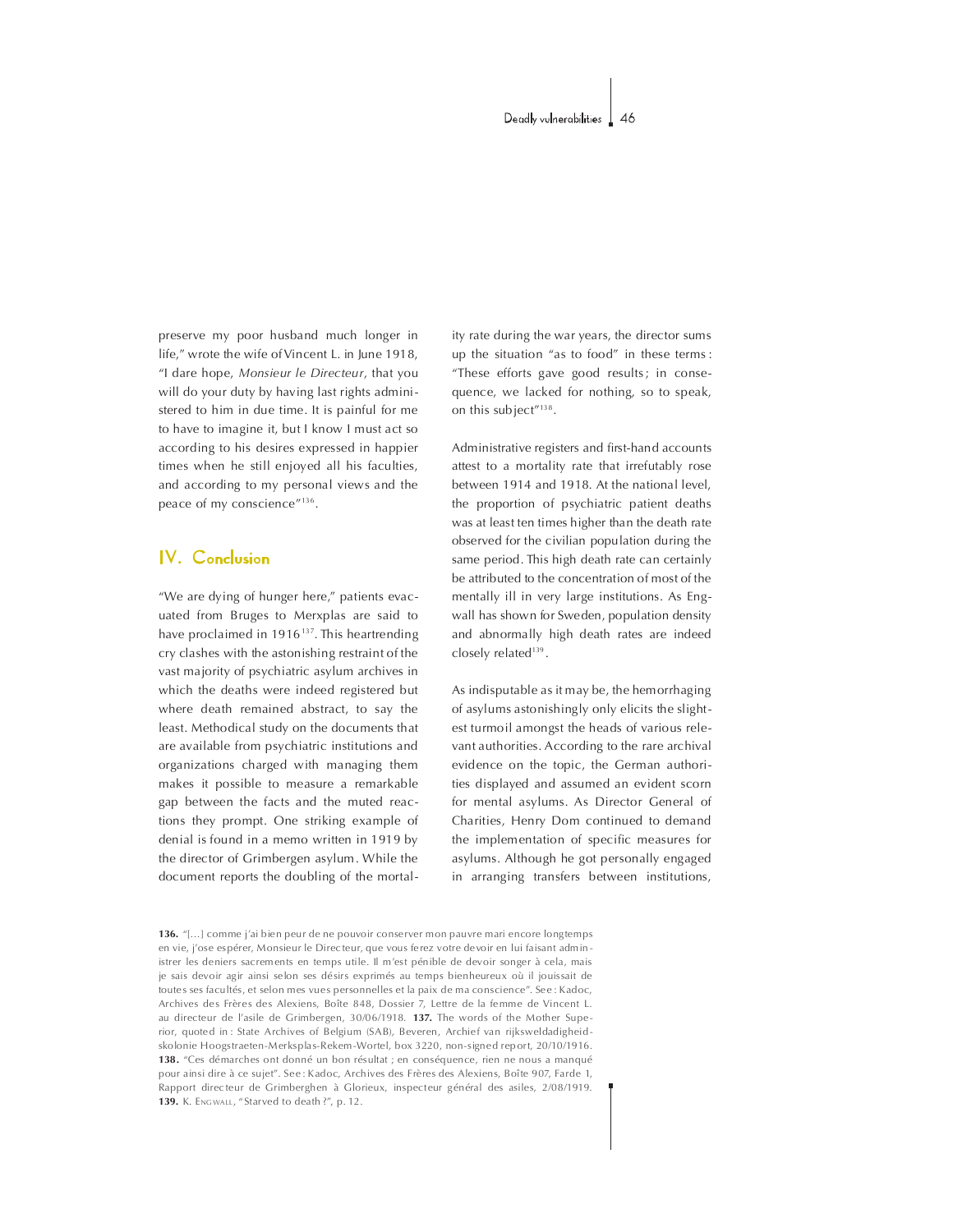one has only to observe the CNSA's outright rejection of his repeated entreaties: in contrast with the measures adopted for children and tuberculosis sufferers, the committee planned no favorable treatment for psychiatric populations. Due to the lack of any structural policy, it fell to asylum directors, who were more or less sensitive to the issue, to find makeshift solutions or space for negotiation.

This article aimed to expose the social nonexistence of the mentally ill in wartime Belgium. The abnormally high death rate of psychiatric patients is thus explained by a two-fold vulnerability (social and health-related<sup>128</sup>): the harshness of existence is worsened by the absence of reactions from loved ones and various relevant authorities. Neither the German occupier nor Belgian authorities wanted to take responsability for the particularly deplorable living conditions of this population, which was weak by definition and further weakened by the conflict. Families made no protest, institution directors congratulated themselves for the handful of efforts they made and their relative success. Was the abandonment of the mentally ill to their fate intentional? In any case it is reasonable to think that the CNSA conducted a

kind of arbitration between useful and non-useful populations and that, in this logic ranking vulnerable catego ries, psychiatric patients placed at the very bottom of the scale. Supplementary rations were deliberately granted to other social groups that were probably thought to be more legitimate.

The fate of psychiatric patients in 1914-1918 demonstrates that war cannot solely be seen as a period of national unity (when suffering is collectively shared), but also as a moment for the deepening of processes of exclusion that existed already in times of peace  $129$ . If for most of the  $20<sup>th</sup>$  century being committed to an asylum was not synonymous with putting your live at risk, this was much more the case in a time of conflict. The work of Isabelle von Bueltzingsloewen and Herbert Faulstich has already made a comparable observation for France and Germany 1940-1945, and to a lesser degree for 1914-1918. This article further paves the way for numerous future studies, which could conduct diachronic comparisons between diverse experiences of war and occupation, or synchronic comparisons between social groups placed in institutions, such as the mentally ill, prisoners, or the aged.

128. A. BRODIEZ-DOLINO, "La vulnérabilité entre sanitaire et social", A. Brodiez-Dolino et alii. (eds), Vulnérabilités sanitaires et sociales, p. 10. 129. Antoon Vrints and James Connolly have recently called for greater consideration to be taken of the tensions running through occupied societies. See: A. VRINTS, "Beyond Victimization : Contentious Food Politics in Belgium during World War I", in European History Quarterly, no. 1, 2015 (45), p. 83-107 ; J.E. CONNOLLY, "Mauvaise conduite: Complicity and Respectability in the Occupied Nord, 1914-1918", First World War Studies,no.1,2014(4),p.7-21.